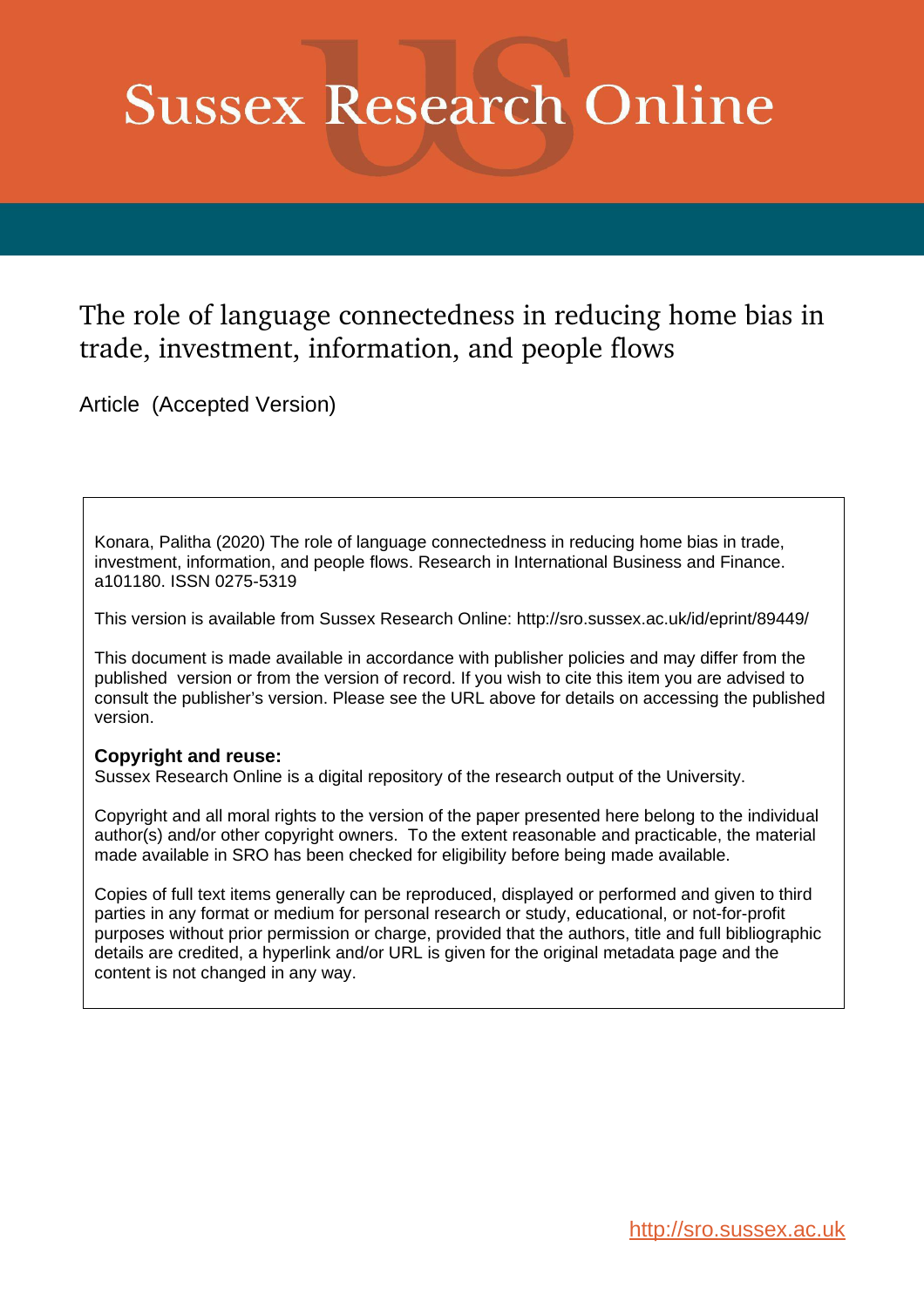# **The role of language connectedness in reducing home bias in trade, investment, information, and people flows**

#### **Abstract**

This study introduces the concept of a country's language connectedness (LC), namely, the extent to which the country is connected to the rest of the world in terms of the number of potential communicative partners. LC depends on the extent to which the country's languages are spoken outside that country. Operationalizing and constructing an index capturing LC, I empirically show that a country's LC is strongly associated with its globalization level. This effect is particularly strong in cross-border trade and investment and information flows. I also find that countries with languages belonging to large linguistic families (i.e., countries with greater linguistic connectedness) are more globalized. This study presents language barriers as a key contributor to home bias, that is, the tendency toward more within-border than cross-border interactions.

#### **JEL classification:** F2; F21; F23; F15

**Keywords:** language; globalization; home bias; economic integration; linguistic distance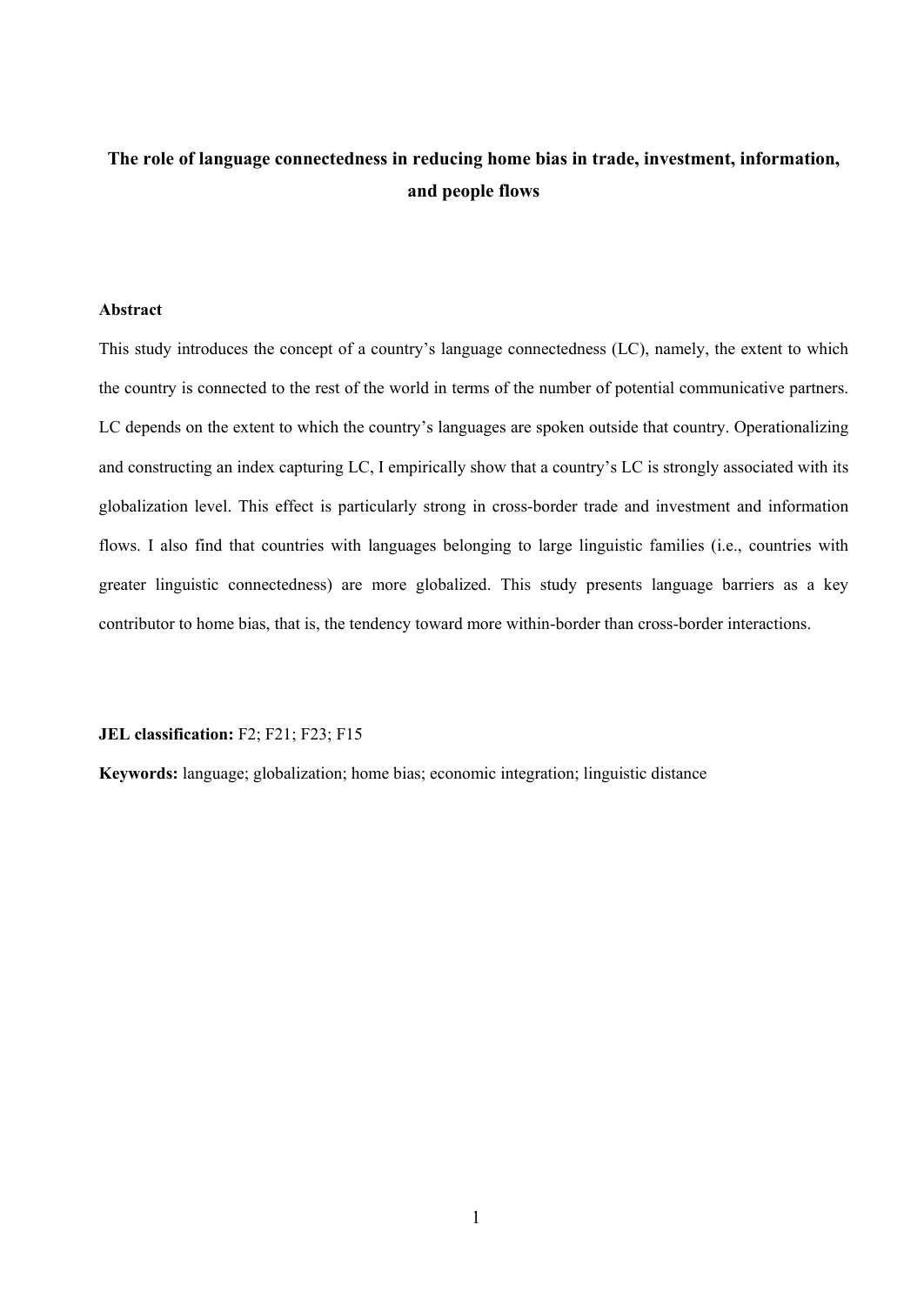#### **1. Introduction**

In spite of the hype about the "death of distance" and the world becoming a "global village*,"* research demonstrates that national borders continue to limit international economic integration, and the extent of globalization differs significantly from country to country. Factors that affect a country's degree of participation in cross-border activities are of great interest to policymakers. A country's participation in crossborder activities is affected by the ability of its people—or at least those directly involved in cross-border activities—to speak the languages of other countries. This study examines the concept of language connectedness (LC), which is the extent to which a country is connected to the rest of the world in terms of the number of potential communicative partners. LC depends on the languages used in the focal country and the extent to which these languages are spoken outside the focal country. I operationalize and construct an index of LC using the recently released Ethnologue Global Dataset (Lewis et al., 2014), which characterizes the population of each of 234 countries and their 7,479 languages. The LC index considers each country's language repertoire and captures the extent to which all these languages are spoken outside that country. Based on this index, I empirically show that a country's LC is a key enabler of its globalization, and I thus posit language barriers as a key contributor to home bias, that is, the tendency to have more within-border than cross-border interactions (sometimes also referred as the border effect).

This study makes several important contributions to the literature. In contrast to previous studies that have investigated language differences among countries at either a unilateral or bilateral level (Tenzer et al., 2017), this study takes a multilateral perspective by evaluating each country's language repertoire against the language composition of the rest of the world. From this perspective, the idea of LC is novel, as is the LC index. Second, this study brings language to the forefront of discourses that attempt to explain the spatial dynamics of globalization. Scholars have looked at a variety of ways in which places are connected across space, the most prominent of which are distance, relative location, accessibility, and situation (Sheppard, 2002); however, it is rather surprising that the language aspect has received less attention here, particularly given the crucial role of language in facilitating cross-border interpersonal contact and interactions. Third, national competitiveness, a concept that has attracted wide academic interest, has been examined in various dimensions (Schueth, 2011; Schwab, 2014; Snowdon and Stonehouse, 2006); however, the linguistic dimension has been largely neglected. Moreover, national competitiveness depends on a country's ability to integrate itself within the world economy (Snowdon and Stonehouse, 2006). In examining how LC affects this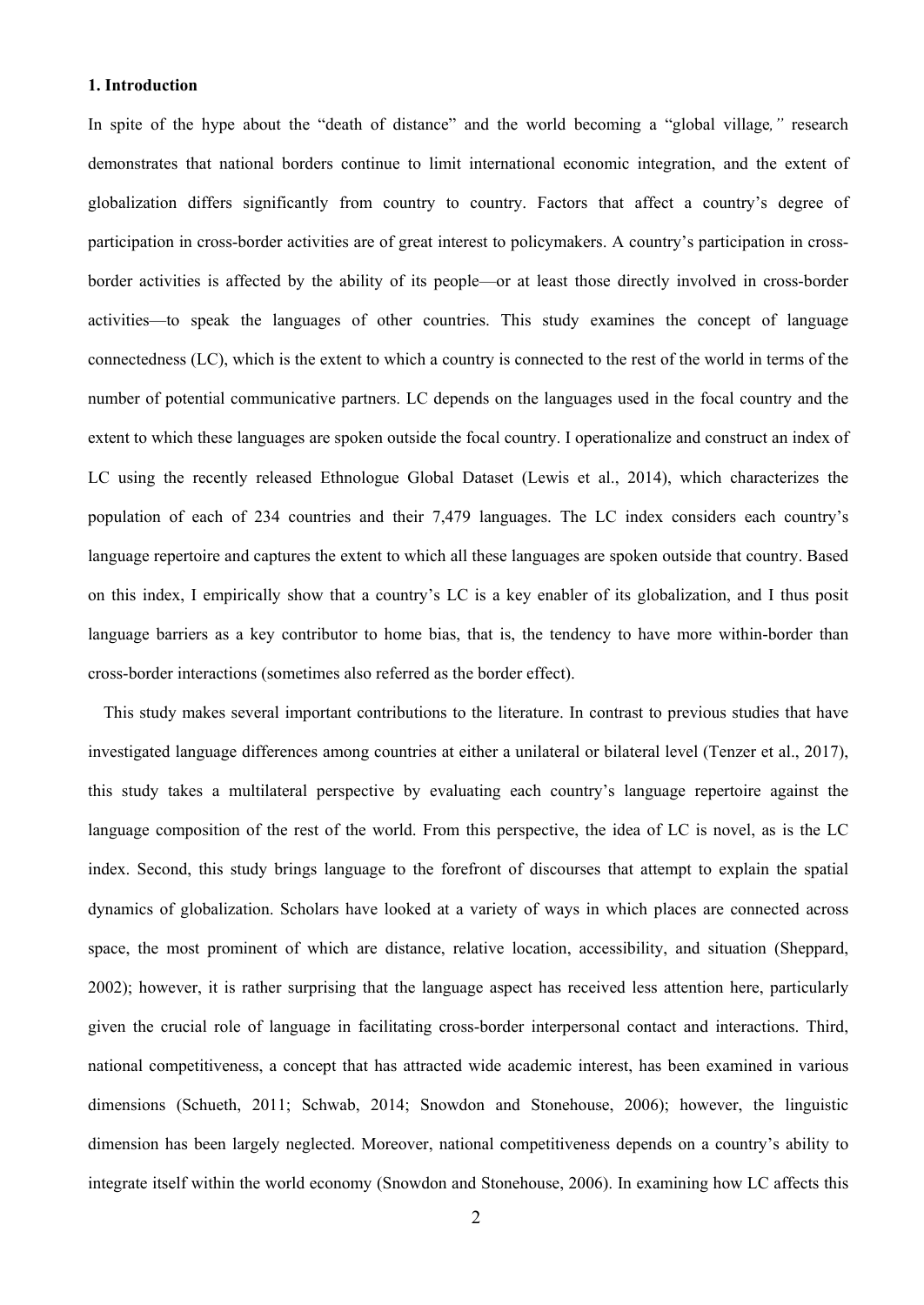ability, this study makes another contribution. One can view the country of origin of various actors/entities, such as multinational enterprises (MNEs), engaged in cross-border activities as either a resource or a liability. Although researchers have looked at various aspects of home country–specific advantages (or disadvantages), such as the home country's institutional context, infrastructure, technological development, and product/market development (Moeller et al., 2013; Önsel et al., 2008), language has received limited attention. When significant portions of a country's population share a common language with the citizens of other countries, this can be an advantage for engaging in cross-border activities. This linguistic advantage—or the lack of it—can have implications for firms, individuals, and products/services that cross national boundaries. As Rose (2008) suggests, a country can also enjoy a kind of soft power when its language(s) is widely spoken outside the country. LC provides a more comprehensive concept for gauging the relative linguistic advantage (or disadvantage) of countries. I believe various research and policy domains, particularly discourses in international business/economics and national language policies, will find this research useful.

The remainder of the paper is organized as follows. Section 2 examines the literature relevant to the concept of country-level globalization (and home bias) and its determinants. Section 3 introduces the concept of a country's LC and proposes how a higher LC can lead to greater integration with the rest of the world (or a smaller home bias). An index capturing LC is operationalized and constructed in Section 4. Section 5 presents the methodology and the empirical results of the econometric analysis to assess the impact of LC on countrylevel globalization. Finally, Section 6 provides discussions and a conclusion.

#### **2. Background**

Scholars of economics, international business, and other fields have all contributed to the scholarly discussion of globalization, but they do so by emphasizing different dimensions. Economists and scholars of international business usually define globalization as a process of greater integration within the world economy through the movements of goods and services, capital, technology, and (to a lesser extent) labor (Jenkins, 2004). This study takes an economic perspective. As depicted in many portrayals, such as in "the world is flat," global village, death of distance, "end of geography," "death of the nation state," and "hyperglobalization," the last few decades have long been considered a period of accelerated globalization (albeit with moderation and possible reversal recently) by both academia and the popular press. However, economic activity still remains largely within national borders. For example, Stulz (2005) demonstrates that the extent of financial globalization is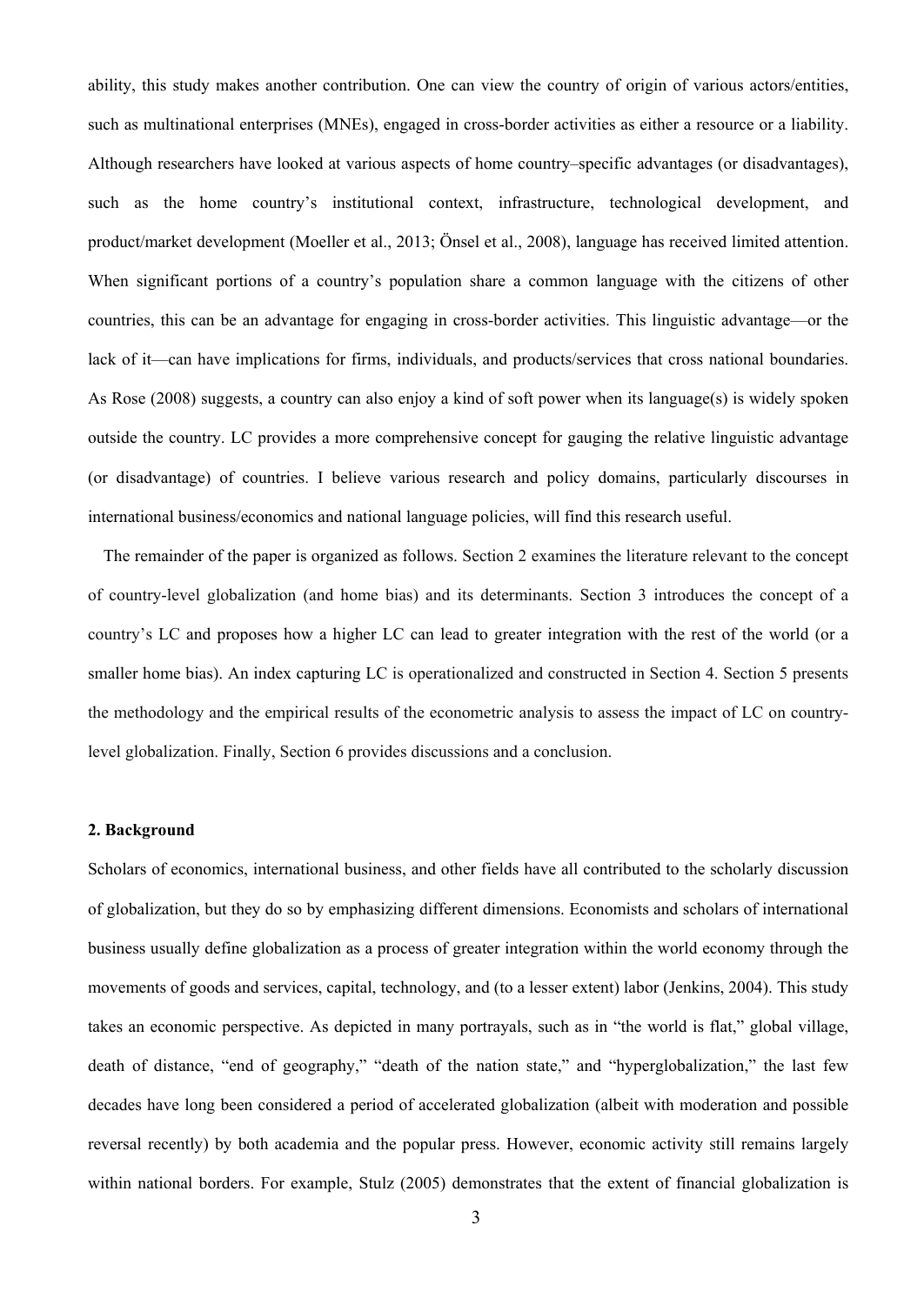limited, even though explicit barriers to financial globalization have significantly fallen since the 1940s. In the *Depth Index of Globalization* report, Ghemawat and Altman (2013) show that a preponderance of nearly every type of activity they measured takes place within national borders, reflecting what they term home bias. They also reveal that the extent of globalization differs significantly from country to country. Carrieri et al. (2013) concur that the degree of market integration is considerably lower for emerging economies than for developed markets, and Ajide et al. (2019) emphasize that the African region has a low level of globalization.

Two streams of research have extensively examined the causes of home bias in investment and trade, that is, why trade and investment disproportionately take place within the home country rather than in a foreign country (e.g., Daly and Vo (2013); Evans (2003); Mishra and Ratti (2013); Yi (2010)). In the *Depth Index of Globalization* report, Ghemawat and Altman (2013) focus on measuring the degree of globalization of countries, but they have statistically analyzed the relative explanatory power of five factors: the gross domestic product (GDP) per capita, remoteness, population, whether the country is landlocked, and linguistic commonality. They find that the first three factors explain more than 62 percent of the variation in their globalization index. Their linguistic commonality variable measures the proportion of the rest of the world's GDP sharing an official language with the country in question. The current study builds on and expands on Ghemawat and Altman's understanding of linguistic commonality. It does so by first considering the number of language speakers. LC also recognizes the complexity of language composition in countries. LC is more representative in terms of languages, since Ghemawat and Altman (2013) have only considered whether countries share an official language, let alone considering major languages. They also ignore the fact that people in different countries can communicate via a non-native language or a lingua franca. For example, English has emerged as the dominant lingua franca in international business and facilitates cross-border activities not only between English-speaking countries, but also between countries that have different languages, in what is known as an interlanguage effect, or lingua franca effect (Hejazi and Ma, 2011). Since English is spoken as a second language in many countries, consideration of only the official language, ignoring second language capabilities, can also introduce considerable bias.

#### **3. A country's LC and its role in reducing home bias**

Ample evidence suggests that language differences between two countries are one of the key barriers that obstruct trade, investment, and other types of cross-border transactions/flows between them. A range of studies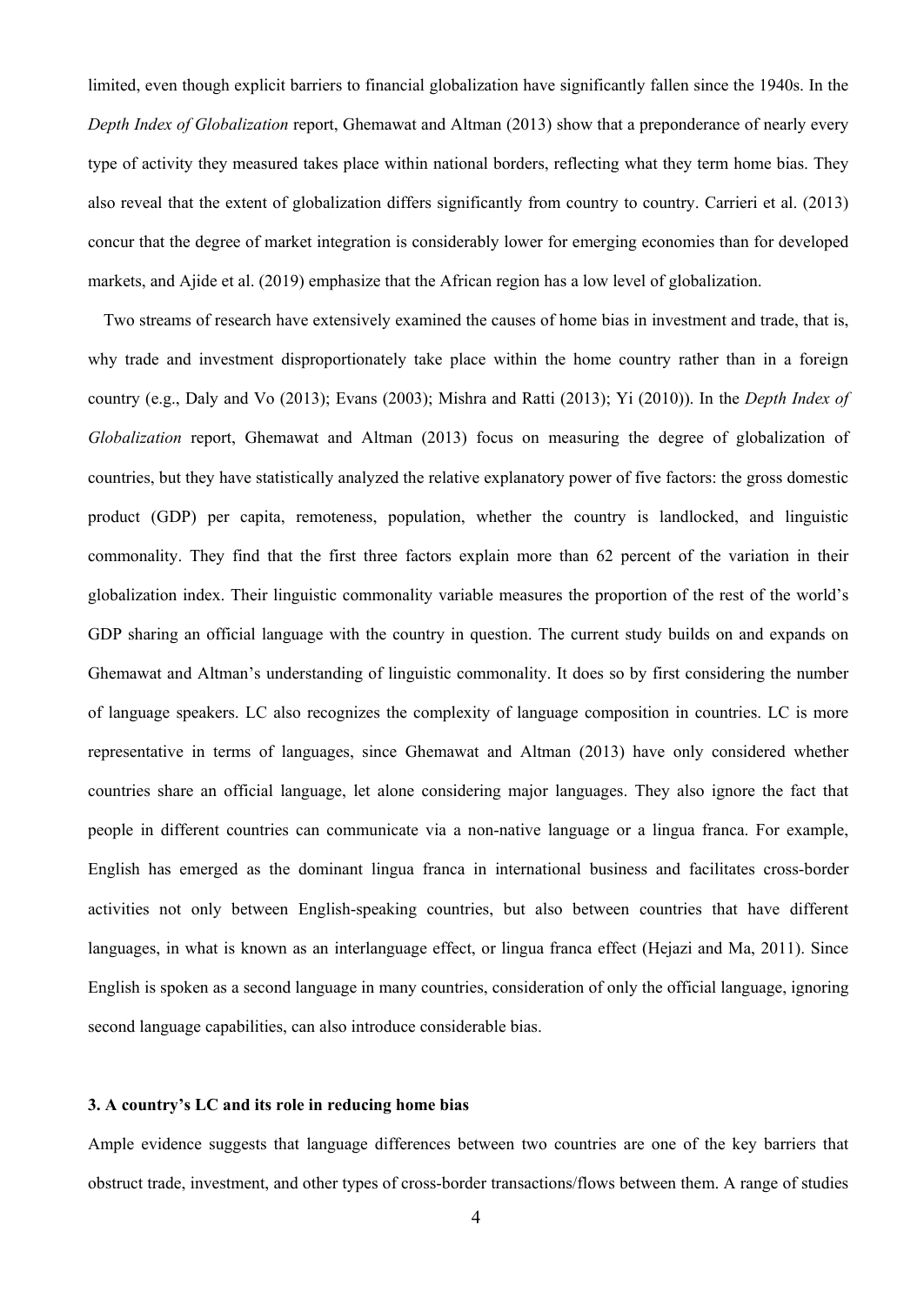find a positive and significant relation between the presence of a common language between two countries and bilateral trade between them. In a review of studies on this effect, Anderson and van Wincoop (2004) estimate that language barrier amount to the equivalent of a tariff of 5–12 percent. Egger and Lassmann (2012) also find that a common language between two countries directly increases trade flows between them by 44 percent.

Similarly, language can play an important role in foreign direct investment (FDI). Effective interactions through a common language enable investors to distinguish good from bad investments and improve postinvestment management and returns, thus increasing subsequent investments (Goldberg et al., 2005). Several studies have found strong evidence of a negative relation between the language differences between two countries and bilateral FDIs between them (Goldberg et al., 2005; Hejazi and Ma, 2011; Oh et al., 2011). Even in foreign portfolio investment (FPI), a mode of investment that demands relatively little foreign investor involvement, language appears to be a factor that determines investors' origin. Mishra (2007) finds that a common language between two countries increases equity investment between them by 35 percent, and Grinblatt and Keloharju (2001) show that investors prefer to hold and trade the securities of firms that publish their annual reports in the investors' native language.

Anecdotal evidence suggests that language also influences cross-border human interaction via telecommunications and Internet networks. For example, followers who retweet on Twitter are likely to share a common language with the original tweeter, and people who communicate in MSN Messenger are 27 times more likely to speak the same language as people who do not (Ghemawat and Altman, 2013). It is commonly accepted that language is one of the most important skills that determines immigrants' access to employment and earning levels (Danzer and Dietz, 2014; Toomet, 2011). Bartz and Fuchs-Schündeln (2012) show that language borders are one of the major reasons for the lack of labor market integration across borders within the EU-15 countries. Similarly, the ability to communicate in the destination country's language can be quite useful for international tourists and students.

Therefore, if language plays a crucial role in determining counterparts in cross-border activities/interactions, then, based on the same logic, the degree to which a country's languages are spoken abroad should influence the tendency to locate an activity within the home country, as opposed to outside it. For example, because of the status of English in the world, English-speaking countries could have a greater potential to integrate with the rest of the world. In contrast, countries dominated by languages not widely spoken outside could experience a larger home bias. For example, differences in languages can increase the liability of foreignness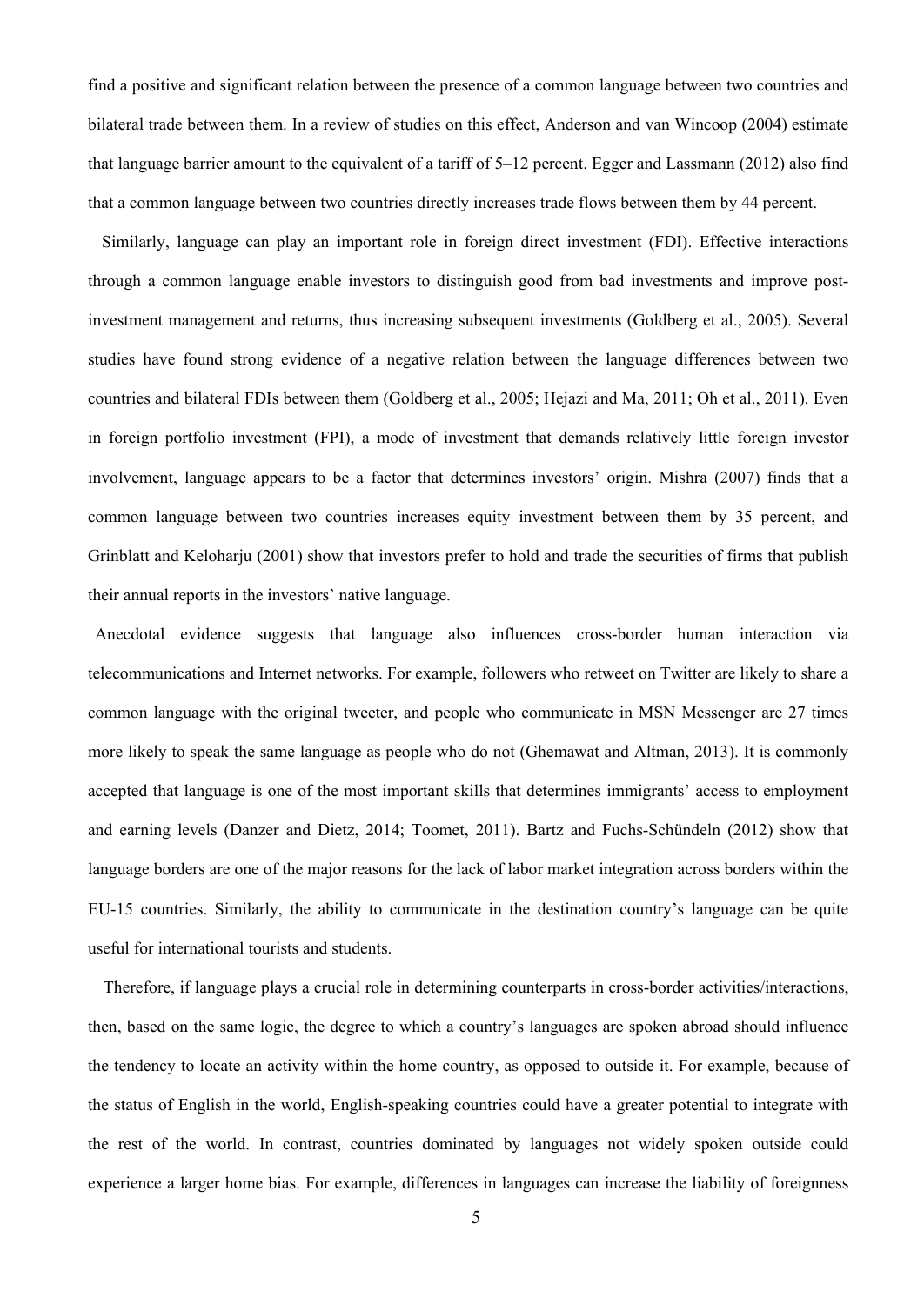of actors/entities engaging in cross-border activities and could restrict the extent of their cross-border activities (increasing home bias).

Every language has a different degree of reach around the globe. Given the network externality effects associated with languages, the more people use a particular language, the more useful and powerful that language becomes (Church and King, 1993; Grin, 2002). This effect can be contrasted with the utility–scarcity relation in commodities, resources, and other skills/competencies, which tend to gain in value and utility with scarcity. The network externality effect of language is likely applicable to both individuals and countries. Therefore, if a language(s) spoken in a country is widely spoken outside the country, then that country has an advantage in terms of connecting with the outside world. While researchers generally describe the network externality effect in relation to individuals, the current research tests this effect in relation to countries.

In sum, a country of people who can communicate with a larger fraction of the world will have a relative advantage in terms of engaging in cross-border activities and, therefore, a higher potential to engage with the outside world. Individuals and firms originating from such countries will be able to engage with a larger fraction of the world with ease and could thus have more opportunities in a wider geographical region outside their home country. Such countries can also attract the inbound activities from many potential communicative partners outside the country. In contrast, individuals and firms originating from countries where fewer residents can communicate with people in other countries could face greater liability of foreignness when they engage in cross-border activities. For example, a firm originating from a country that uses a vernacular language that is not spoken outside the home country is likely to be linguistically bound and is, therefore, likely to face significant challenges in expanding its activities beyond its national border. Therefore, countries with higher LC are likely to be more globalized (or to have a lower home bias), ceteris paribus.

#### **4. Operationalization of LC**

To construct a measure of LC that is useful for explaining the extent of globalization, we need to understand how a country's language composition can influence its potential for a cross-border interaction, as opposed to a within-country interaction. Accordingly, I attempt to capture the proportion of potential communicative partners outside the country as the share of total potential communicative partners within and outside the country.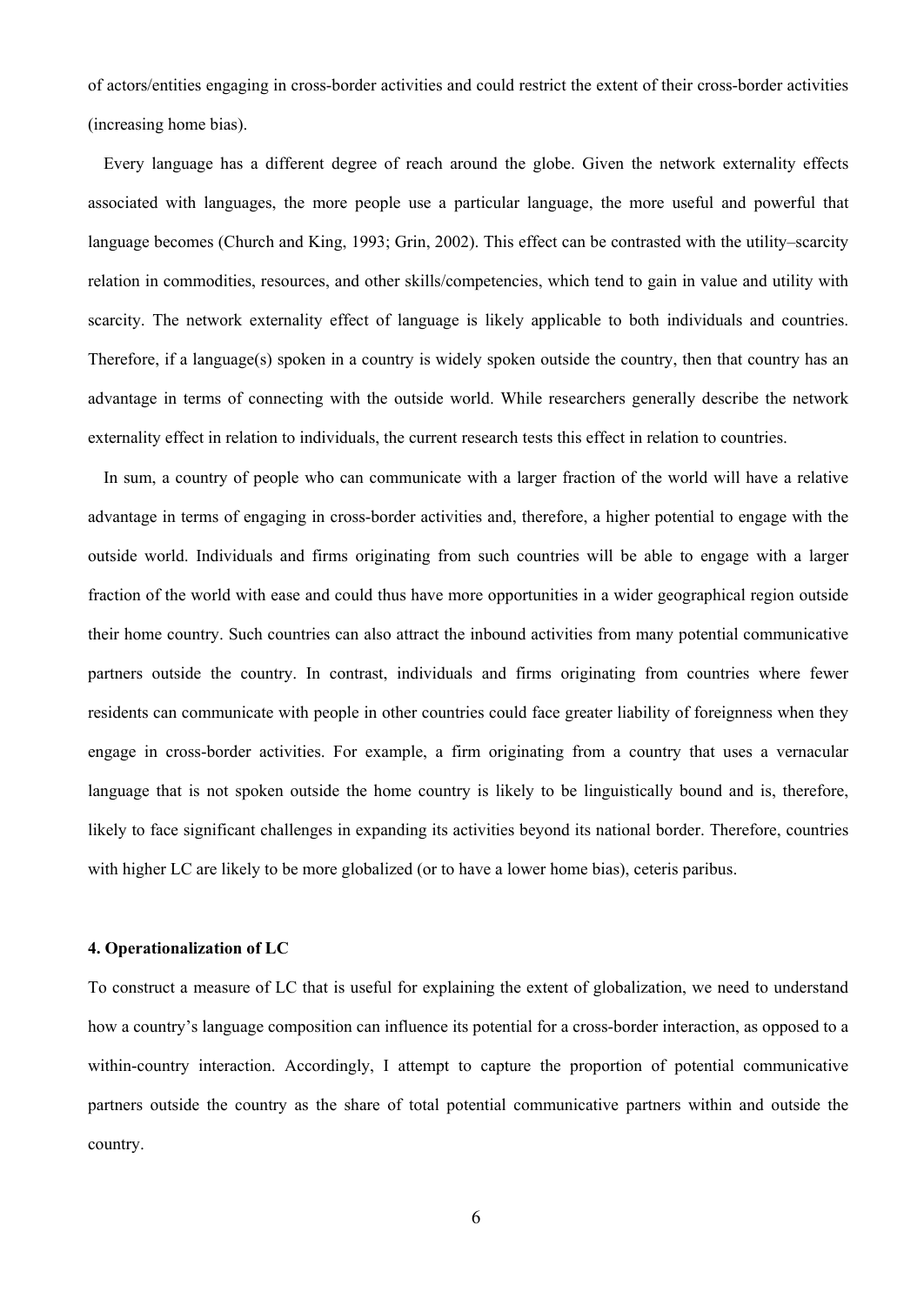To operationalize LC, I denote the world by the subscript *w*, the languages in the world by the subscript *j (j = 1*, ..., *n*), the countries in the world by the subscript  $i$  ( $i = 1, ..., k$ ), and the population that speaks language *j* in country *i* by  $P_{ij}$ . For a given language *j*, all the speakers in the world,  $P_{wj}$ , are distributed both inside the country  $(P_{ij})$  and outside the country  $(P_{wi} - P_{ij})$ , where

$$
P_{wj} = \sum_{i=1}^{k} P_{ij} \tag{1}
$$

Individuals in country *i* who speak language *j* have the opportunity to interact with a population *Pij* inside the country and a population *Pwj - Pij* outside the country. Of the total number of potential communicative partners, the proportion of potential communicative partners outside the country is then:

$$
\frac{P_{wj} - P_{ij}}{P_{wj}}
$$
 (2)

For further illustration, if we assume all the speakers of a language are distributed inside and outside the country according to a 20:80 ratio, then the distribution of potential communication partners will be 20 percent within the country and 80 percent outside the country. If the individual has no preference between choosing an outsider and an insider (ceteris paribus), then that person has a propensity of 80 percent of interacting with someone outside the country.

Given all the people in the country and extending the same construct to all languages  $(j = 1, ..., n)$ , the country's LC index is

$$
LC_i = \sum_{j=1}^{n} \frac{(P_{vj} - P_{ij})}{P_{vj}} \times \frac{P_{ij}}{P_i}
$$
 (3)

where  $P_i$  is the total population in country *i* and  $P_{ij}/P_i$  represents the fraction of the population who speaks language *j* in country *i*. In essence, *LC* is constructed by calculating  $(P_{wj} - P_{ij})/P_{wj}$  for each language and weighting this ratio by the fraction of the population in that country who speaks that language, *Pij/Pi*, and, finally, taking the aggregate over all languages.

I illustrate the index with three simple examples. First, let us take a country with only one language. If no one outside the country speaks the language, then *LC* takes the value of zero, indicating a 0 percent potential of the population in that country communicating with the outside world, ceteris paribus. Second, if speakers of this language are distributed between inside and outside the country on a 50:50 basis, then *LC* takes the value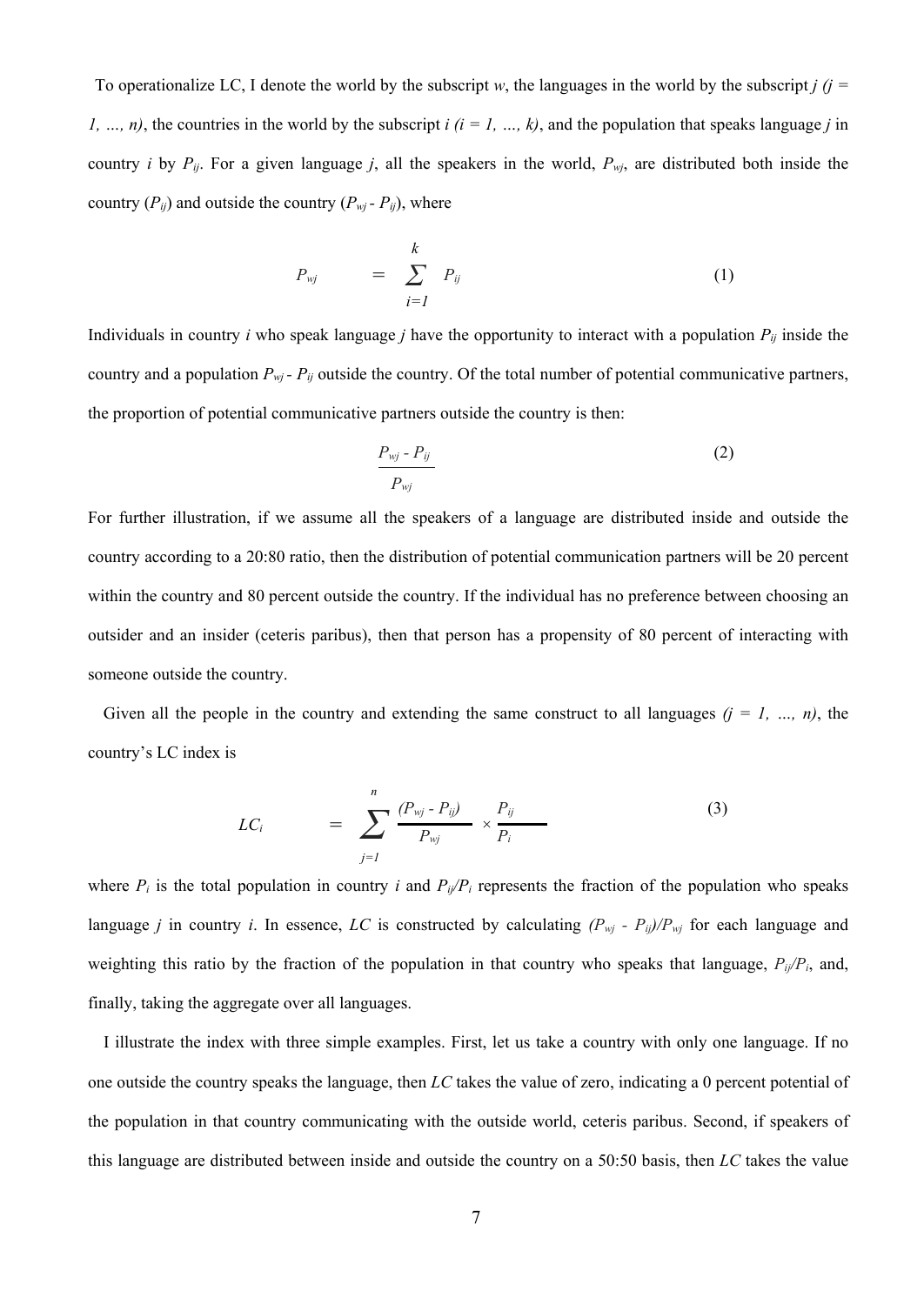of 0.5, indicating a 50 percent potential of the population in the country communicating with the outside world, ceteris paribus. Third, let us take a country with two languages, where 60 percent of the population speaks the first language and 40 percent speak the second. If speakers of the first language are distributed inside and outside the country on a 10:90 basis and speakers of the second language on an 80:20 basis, then *LC* can be computed as follows:

$$
LC = (0.60 \times 0.90) + (0.40 \times 0.20) = 0.54 + 0.08 = 0.62
$$

Note that the contribution of each language to the LC index is different: this country's LC is mainly higher because of the first language. In this construction, the LC index can be larger than 1.0 because of the presence of bilingual/multilingual speakers. Compared to monolingual speakers, bilingual/multilingual speakers have greater linguistic capital and could have a broader linguistic reach, thus contributing to their countries' linguistic capital. For example, as per the Ethnologue Global Dataset, in Singapore about 61 percent speak English, 41 percent speak Mandarin, and 8 percent speak Malay, with many other minority languages also spoken. This multilingualism significantly increases Singapore's population's potential to connect with the outside world, for example, with countries where Mandarin, Chinese dialects, Malay, or English is spoken. Therefore, Singapore's LC index is above 1.0, at 1.248. Of course, the linguistic capital of bilingual and multilingual speakers depends on their languages being spoken by significant numbers of people outside their country. For instance, India has many bilingual and multilingual speakers, but it has an LC index of 0.23 because the international reach of languages such as Hindi is very limited (Maurais and Morris, 2003; McConnell, 2003).

I use the recently released Ethnologue Global Dataset to calculate the LC index. *Ethnologue: Languages of the World* is widely regarded as the most comprehensive reference volume on language currently available and is widely used (e.g., Bartz and Fuchs-Schündeln (2012)). Ethnologue released its Ethnologue Global Dataset for the first time in 2014, allowing researchers to directly use the data in their own analyses. It contains statistics on country-level language speakers for 234 countries and 7,479 languages. These data allow our calculations to encompass bilingual and multilingual speakers, a significant advantage over previous languagerelated studies that consider only first-language speakers, particularly since many internationally important languages are widely spoken as a second language. For example, of all the English language speakers in the Ethnologue dataset (840 million), only 40 percent speak it as a first language.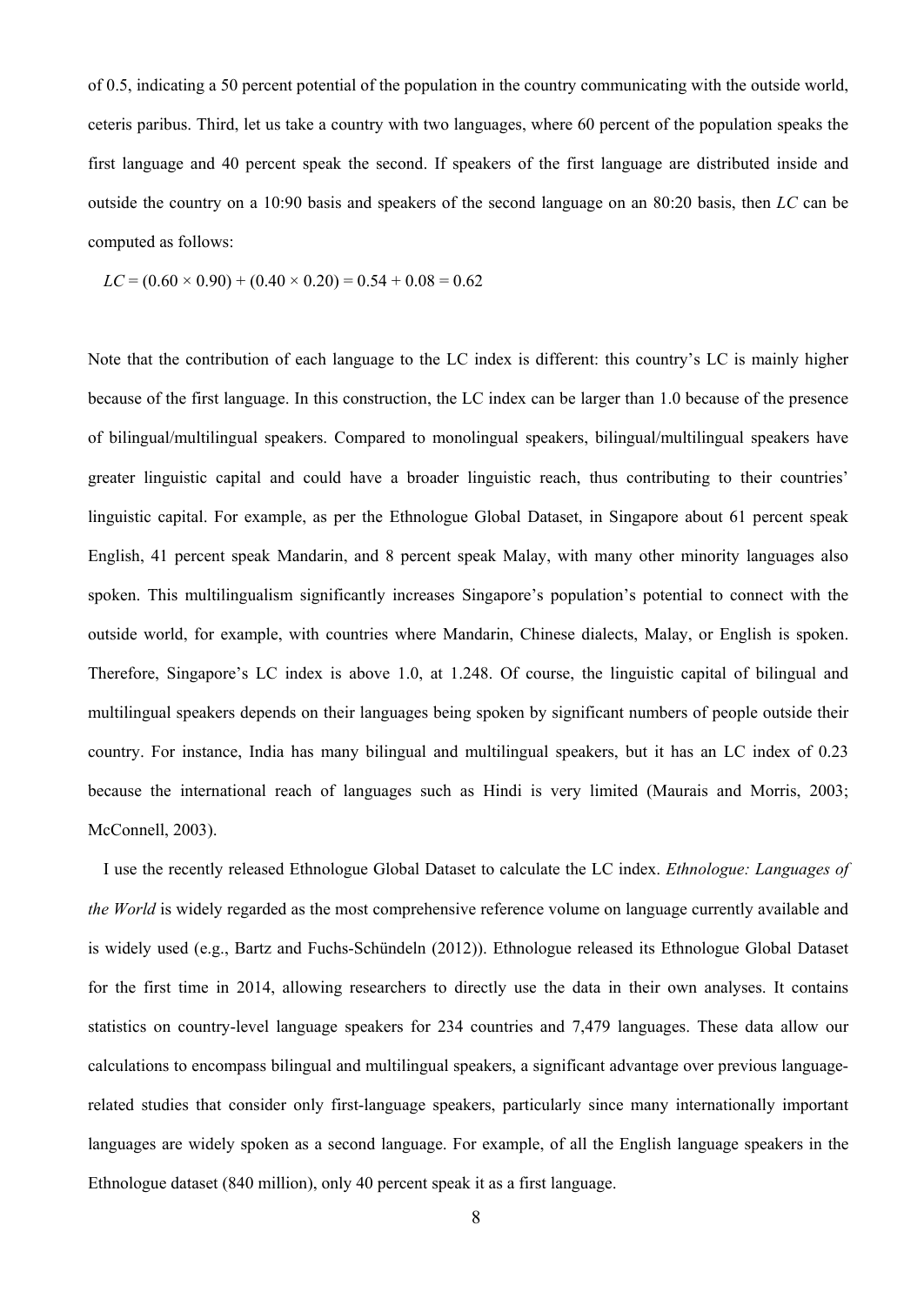Table 1 presents the top five and bottom five countries in the LC index, while Appendix A reports the LC index for all the countries included in this study. Luxembourg leads the index, largely due to its multilingualism (Education First, 2015; Fettes, 2003). European countries dominate the top part of the table; seven of the top 10 countries are European. This could be attributed to the fact that most European countries explicitly promote multilingualism and intercultural communications among their citizens (Education First, 2015; Fettes, 2003; Rose, 2008). Japan is ranked last, reflecting the fact that Japanese is scarcely spoken outside of Japan and few Japanese speak English (Kaiser, 2003).

The LC index does not consider the fact that some languages are more closely related than others. Languages with a common origin tend to have similar syntaxes, and people find it easier to understand and learn languages that share a common origin with their first languages than those belonging to different families (Chiswick and Miller, 2005; Cuypers et al., 2015). To account for this, I construct another index to capture the extent to which the country's language(s) are closer to the languages outside the country. I use the genetic classification in the Ethnologue (Lewis et al., 2014), which classifies all the languages into 141 different language families (top-level genetic groups). Some language families are more extensive than others. For example, the top six language families (each comprising at least 5 percent of the world's languages) together account for nearly two-thirds of all languages and five-sixths of the world's population (Lewis et al., 2014). Countries with languages that belong to a major language family are likely to be more linguistically connected with the outside world than countries with languages that belong to a minority language family.

To account for the role of language families, I measure linguistic connectedness (LIC). The process is the same as for the LC index, but I consider the 141 different language families reported in Ethnologue instead of the 7,479 languages. In essence, to construct the index for a country, I consider each language family and measure the proportion of speakers of the languages of that language family who are outside the country; I then weight this quantity by the fraction of the population that speaks the languages of that language family; finally, I take the aggregate over all the language families.

Table 2 presents the top five and bottom five countries in the LIC index, while Appendix A reports the LIC index for all the countries included in this study. As for the LC index, European countries dominate the LIC index, largely due to the presence of multilingualism and because European languages belongs to the Indo-European language family, the most widespread language family in the world (Lewis et al., 2014). Some countries that have very low connectedness in terms of LC have better connectedness in terms of LIC. A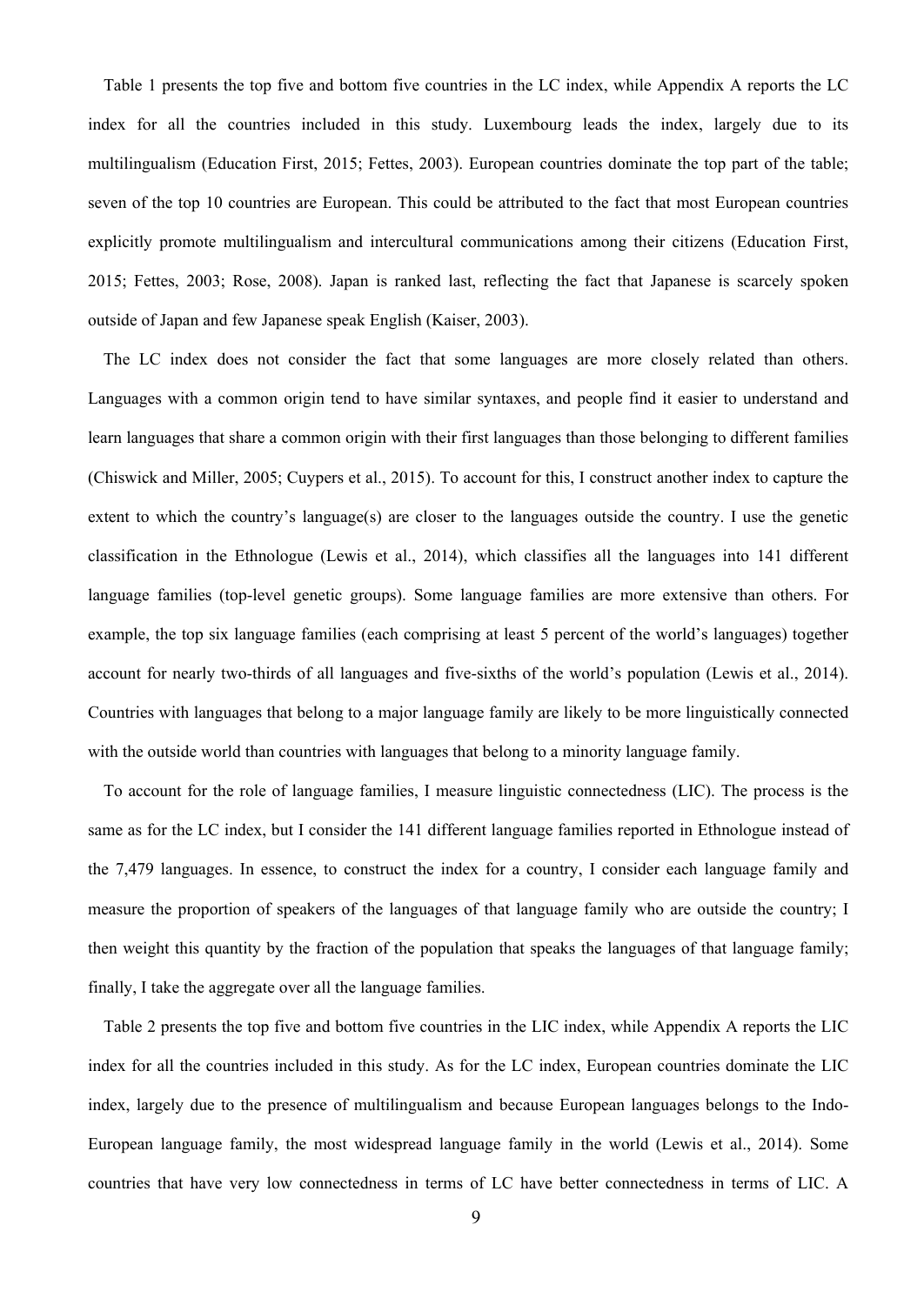notable exception is Japan. Japan remains the most linguistically isolated country, with a very low LIC index (0.02), since the Japanese language belongs to the Japonic language family, which consists of languages that are largely spoken in Japan.

#### **5. Empirical analysis**

#### *5.1 Data and methodology*

Following Ghemawat and Altman (2013), I consider a country's integration with the rest of the world as manifested by its participation in international flows of products and services, capital, information, and people. I employ the country-level depth index of globalization (*DIG*) reported by Ghemawat and Altman (2013) to measure each country's degree of external integration with the rest of the world, the key dependent variable in this study. The variable *DIG* is a measure of the fraction of transactions that take place across borders out of all the transactions that take place within and across borders. This index is a multidimensional measure of globalization that is based on four pillars: trade (exports/imports of merchandise/services), capital (FDI and FPI), information (the Internet, phone calls, and printed publication trade), and people (migrants, tourists, and international students). For each activity, the extent of a country's cross-border flows is estimated compared to the overall (domestic and cross-border) measure in question or the domestic measure.<sup>[1](#page-10-0)</sup> Unlike other globalization indexes, such as the KOF Index of Globalisation (Dreher, 2006), the index of Ghemawat and Altman (2013) distinguishes between cross-border flows and their enablers and only uses actual cross-border flows. The KOF Index of Globalisation includes such measures as import barriers, trade tariffs and taxes, the number of embassies, and international call tariffs, all of which are globalization enablers (Zinkina et al., 2013).

The key explanatory variable in this study is the LC index (*LC*). By construction, it corresponds well to the operationalization of *DIG* and is well suited for explaining it. The variable *DIG* measures the proportion of an economy's activities or flows that are international. In a similar analogy, the LC index captures the proportion of speakers of the country's language(s) outside the country. The LC index captures the potential of having a cross-border interaction via a common language versus a within-country interaction via a common language. If we control for other factors that can affect globalization, then we can separate the effect of LC on the globalization level. Therefore, I specify the following representation, controlling for country size,

<span id="page-10-0"></span><sup>&</sup>lt;sup>1</sup> See Chapter 7 of Ghemawat and Altman (2013).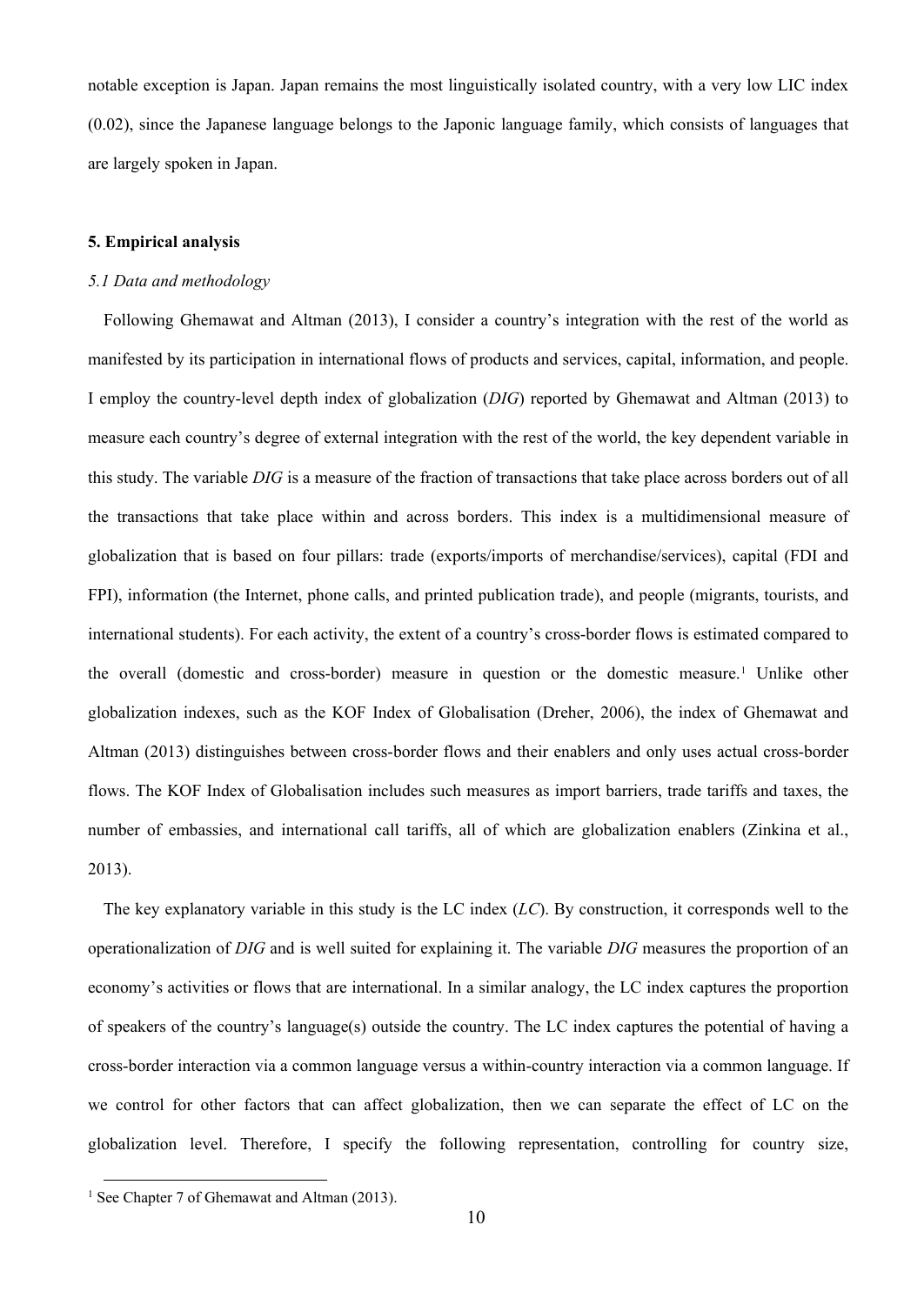approximated by population; income level, approximated by the GDP per capita (*GDPPC*); economic growth rate (*GDPG*); geographical connectedness (*GC*); whether the country is landlocked; the extent of regional integration (*RTA Size*); human capital (*HC*); infrastructure; tax rate (*Tax*); trade tariffs (*Tariffs*) and the level of economic freedom (*EF*):

$$
DIG = \beta_0 + \beta_1 LC + \beta_2 GC + \beta_3 Landlocked + \beta_4 RTA Size + \beta_5 Population + \beta_6 GDPPC + \beta_7 GDPG + \beta_8 Tax
$$
  
+  $\beta_9 Tariff + \beta_{10}Infrastructure + \beta_{11} HC + \beta_{12} EF$  (4)

Appendix B provides the variable measurements and data sources. Geographical connectedness (*GC*), that is, physical closeness to the rest of the world, can facilitate globalization (Ghemawat and Altman, 2013). Controlling for geographical connectedness is particularly important, since countries with similar languages tend to be closely clustered. Based on a common approach to measure the geographical concentration of firms around a focal firm (e.g., Dai et al. (2013); Sorenson and Audia (2000), for each country i, I weight the GDP of all the others (where  $j \neq i$  and  $j = 1, ..., n$ ) by the inverse of their distance from the focal country<sup>[2](#page-11-0)</sup> (1/D<sub>ii</sub>) and then aggregate the weighted GDP measures:

$$
GC_{it} = \sum_{\substack{j(\neq i)=1}}^{N} \frac{GDP_{jt}}{D_{ij}} \tag{5}
$$

The variable *Landlocked* is a binary variable that takes the value of one if the country is landlocked and zero otherwise. A landlocked country has national borders on all sides, which is a significant barrier to its integration with countries beyond its neighbors (Collier and Gunning, 1999). Regional integration can directly increase trade and facilitate cross-border investment and people flows (Medvedev, 2012; Moshirian, 2008). The variable *RTA Size* represents the extent to which the country is regionally integrated, operationalized by the cumulative market size that is linked through regional trade agreements (RTAs). Following Medvedev (2012), for each country, I aggregate the GDPs of all the countries that share an RTA with the focal country, as follows:[3](#page-11-1)

RTA Size<sub>it</sub> = 
$$
\sum_{j(\neq i)=1}^{N} (GDP_{jt} \times RTA_{ijt})
$$
(6)

<span id="page-11-0"></span><sup>&</sup>lt;sup>2</sup> The GDP data are from the World Development Indicators (WDI) and the distance data are from Rose and Spiegel  $(2011).$ <sup>2</sup>

<span id="page-11-1"></span><sup>3</sup> The GDP data are from WDI and the data on RTAs are from Rose and Spiegel (2011) and the World Trade Organization.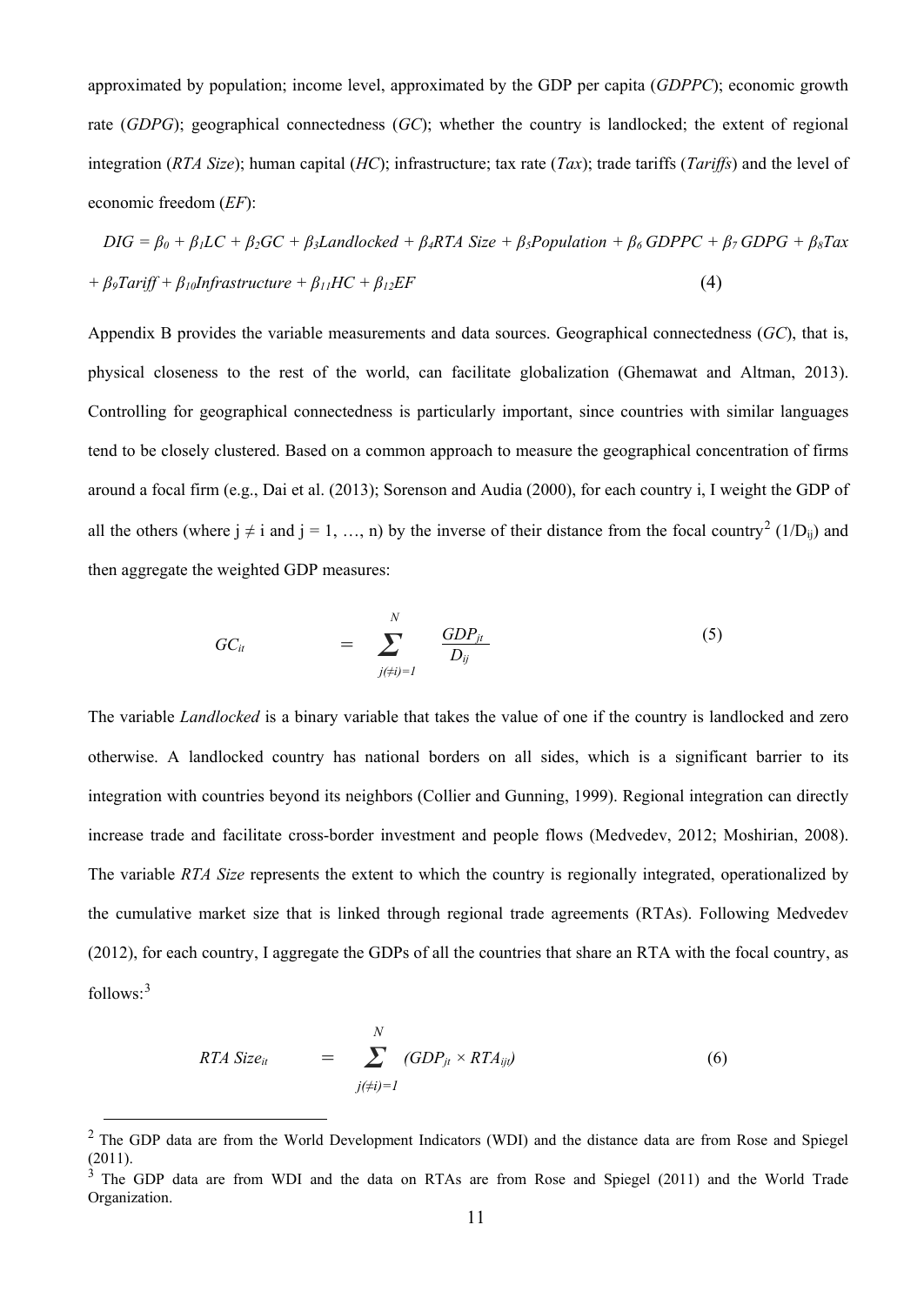*Population*, *GDPPC* (GDP per capita), and *GDPG* (GDP growth rate) represent the size, income level, and economic growth rate, respectively.<sup>[4](#page-12-0)</sup> Country size tends to be inversely related to globalization, while the country's income level and economic growth rate tend to be positively related to globalization (Ghemawat and Altman, 2013; Lane and Milesi-Ferretti, 2008; Moshirian, 2008). The variables *Tax* and *Tariff* are the country's total tax rate and average rate of trade tariffs, respectively.<sup>[5](#page-12-1)</sup> Lower trade tariffs can facilitate both imports and exports, as well as attract export-oriented FDI. Lower tax rates can increase the competitiveness of exports and attract foreign investments (Tanzi, 1996). Various aspects of a country's domestic environment and competitiveness in terms of skills and resources are likely to offer incentives (or disincentives) for crossborder activities. In particular, a country's institutional environment, infrastructure facilities, and human capital skills, for example, can entice foreign firms to locate their value-added activities there (Globerman and Shapiro, 2002; Kinda, 2010; Moshirian, 2008) and facilitate the expansion and global competitiveness of native firms (Makhija et al., 1997). Therefore, I control for the quality of a country's overall infrastructure, human capital level, and economic freedom, and I expect these to have a positive effect on the globalization level. The variable *Infrastructure* is a multi-indicator measure of infrastructure.<sup>5</sup> It is a composite variable based on the quality of the country's overall infrastructure, roads, railroad infrastructure, port infrastructure, and air transport infrastructure; the number of available airline seat kilometers; the quality of its electricity supply; and the numbers of mobile telephone subscriptions and fixed telephone lines. The variable *HC* represents the level of human capital as measured by the gross secondary school enrollment rate. The variable  $EF$  is the Index of Economic Freedom,<sup>[6](#page-12-2)</sup> which is based on the following 10 dimensions: business freedom, fiscal freedom, government spending, monetary freedom, trade freedom, investment freedom, financial freedom, property rights protection, freedom from corruption, and labor freedom. Finally, I include a series of year dummies to control for year-specific effects. The sample covers 114 countries<sup>[7](#page-12-3)</sup> and the period 2006–2012.

Table 3 presents summary statistics and correlation coefficients. The mean value of the LC index is 0.66, with a standard deviation of 0.43, indicating considerable variation in the LC index across countries. We can

<span id="page-12-0"></span> <sup>4</sup> Source: WDI.

<span id="page-12-1"></span><sup>5</sup> Source: Global Competitiveness Index.

<span id="page-12-2"></span><sup>6</sup> Source: Heritage Foundation.

<span id="page-12-3"></span> $\frac{7}{7}$  The choice of countries was based on data availability.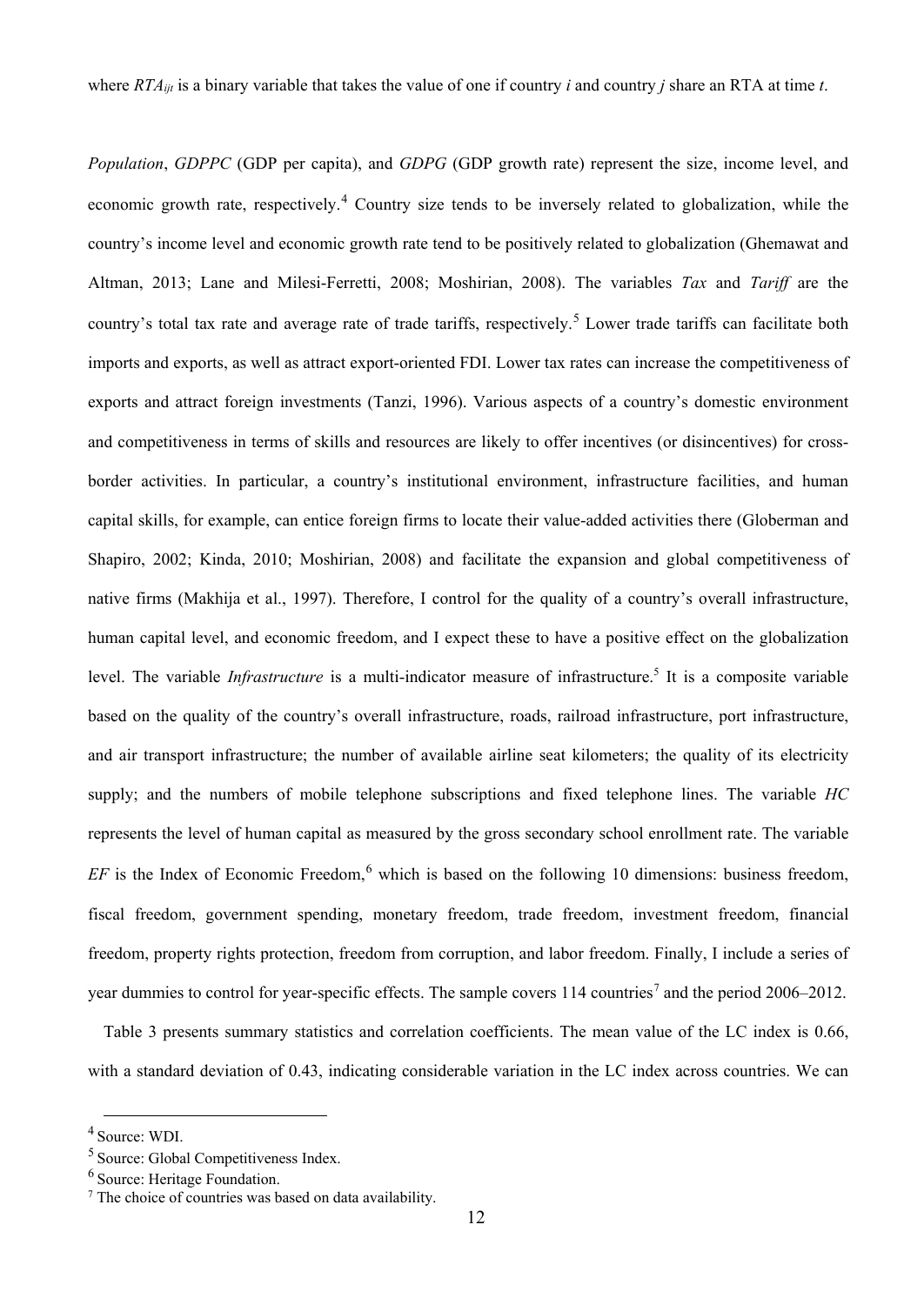make a similar observation in terms of the LIC index. The LC and LIC indexes are positively correlated with the depth index of globalization, although we cannot ascertain the effect of the LC and LIC indexes without controlling for the other determinants of globalization.

Before the empirical results are presented, a few econometric concerns require attention. I cannot use country fixed effects, since this precludes the inclusion of time-invariant variables (such as *LC*). I use an exhaustive set of country-specific variables, thereby minimizing the chances of omitting country-specific variables that could be correlated with explanatory variables. I follow previous studies that use panel models with time-invariant variables (e.g., Degryse et al. (2012)). The second concern is the potential endogeneity between the dependent variable and some of the control variables. For example, the level of globalization could be endogenous to the economic growth rate, in that faster-growing economies could be more likely to become integrated, and integrated economies could be more likely to grow faster. To mitigate the effects of such potential endogenous relations and maintain the simplicity and uniformity of the analysis, I lag *Population*, *GDPPC*, *GDPG*, *HC*, and *EF* by one year. Lagging potentially endogenous explanatory variables is a common method used to mitigate endogeneity issues (Carrieri et al., 2013; Desbordes, 2007). Globalization could affect a country's composition of language speakers; for example, the number of people speaking English in a host country could increase because of incoming FDI from English-speaking countries. However, the impact of reverse causality is likely to be minimal, since these changes occur very slowly and their magnitude is unlikely to be considerable. Therefore, *LC* is considered an exogenous variable. I believe this assumption to be reasonable, given that language is usually considered a slowly changing variable. All estimations are estimated with robust standard errors to control for heteroscedasticity.

#### *5.2. Results*

The estimated results of the main specification are shown in column (1) in Table 4. The variable *LC* is positive and significant (*p* < 0.001), providing strong evidence of the positive impact of the LC of a country on its degree of globalization. Of the control variables,  $GC$  is positive and significant ( $p \le 0.05$ ), indicating that countries with greater geographical proximity to the rest of the world are more globalized. Similarly, *GDPG* (*p*  $<$  0.05), *Infrastructure* ( $p$  < 0.001), and *HC* ( $p$  < 0.05) are positive and significant, indicating that higher economic growth and better infrastructure and human capital can facilitate a country's globalization. *Population* is negative and significant  $(p < 0.01)$ , indicating that smaller countries tend to be more integrated.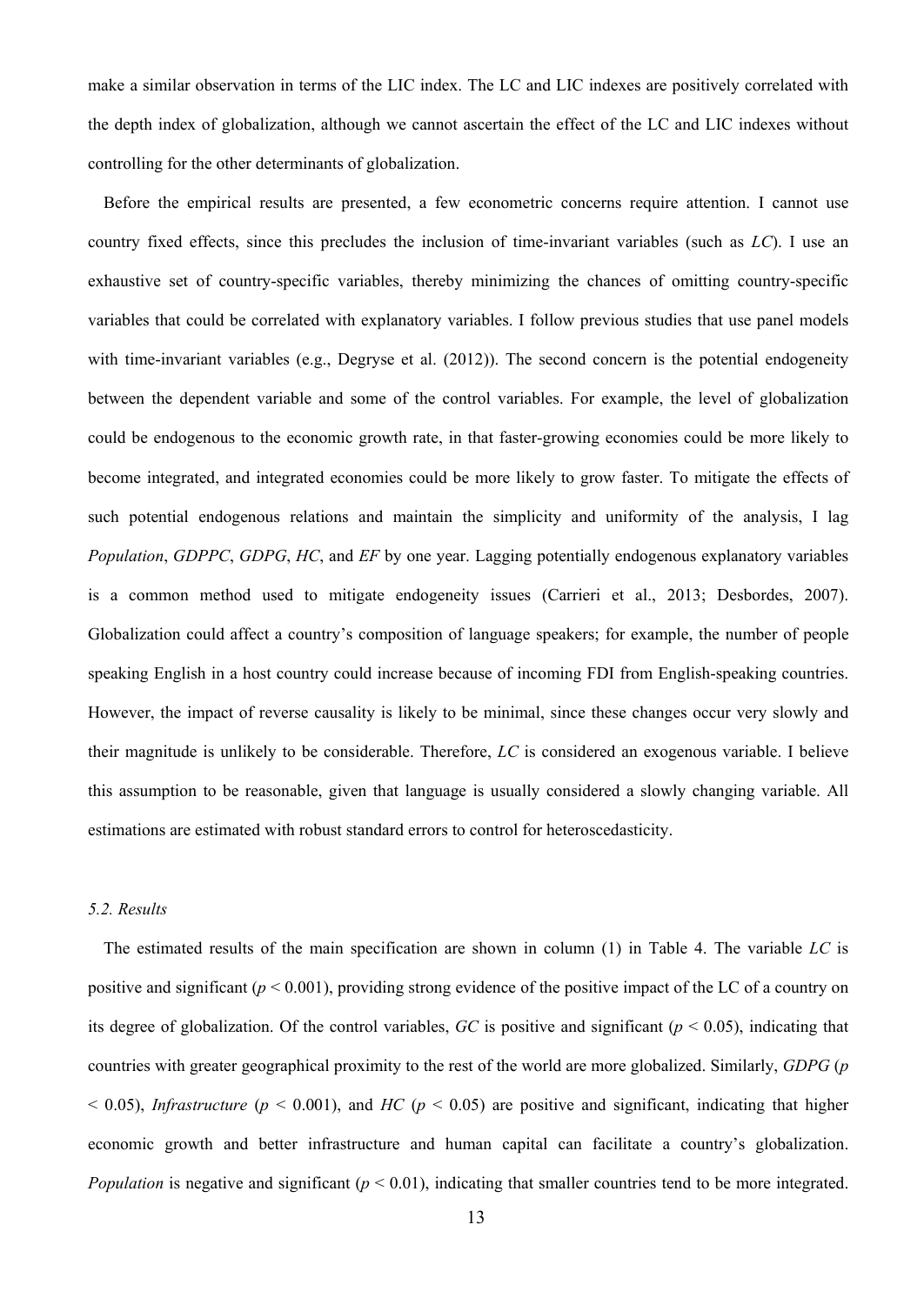*GDPPC* and *EF* are positive, as expected (Ghemawat and Altman, 2013), and *Tax*, *Tariff*, and *Landlocked* are negative, as expected, but none of these measures is significant. Contrary to our expectations, *RTA Size* is nonsignificant. Countries that form trade blocks tend to be closely clustered (Kohl and Brouwer, 2014), suggesting that most of the effects of *RTA Size* could be already captured by *GC*. This could also be due to the recent proliferation of RTAs<sup>[8](#page-14-0)</sup> (Subramanian and Kessler, 2013). Not all RTAs are equally effective (Arribas et al., 2011) and some RTAs are political gestures rather than effectively implemented integration agreements. Table 5 presents a summary of the expected and estimated effects of all the control variables.

The beta coefficients,  $BC<sub>2</sub><sup>9</sup>$  $BC<sub>2</sub><sup>9</sup>$  $BC<sub>2</sub><sup>9</sup>$  can be used to compare the effects of each explanatory variable on the globalization index. The variable *LC* has the largest BC (0.29), followed by *GC* (0.24), *HC* (0.16), *Infrastructure* (0.16), *Population* (0.15), and *EF* (0.07). This result clearly shows that LC is strongly related to the extent of a country's globalization.

It would be interesting to know whether the importance of LC has changed over time, particularly since technological developments in communication could reduce the effect of language differences over time. Therefore, I interact the LC index with the discrete variable *Time*, which changes from zero to seven as the year changes from 2006 to 2012. The results are reported in column (2) of Table 4. The interaction term is negative and significant, which indicates that the effect of LC has reduced over time. However, the coefficient of the interaction term (-0.223) is much smaller compared to the coefficient of the LC index (8.033); therefore, the language effect is diminishing only very slowly.

Given the proliferation of the English language and its increasing use as a global lingua franca, one could argue that the empirical effect of LC captured here is largely a manifestation of the impact of the English language on globalization. To check this possibility, I deconstruct the LC index into two indexes, one for LC through the English language (*LC English*) and the other for LC through all the other languages (*LC Other*) and re-estimate the baseline model with them. The results are reported in column (3) in Table 4. Both indexes are positive, with *LC Other* having a higher significance level  $(p < 0.001)$  than *LC English* ( $p = 0.12$ ), which is marginally nonsignificant. Therefore, we can be reassured that the effect of LC that we observe is not a manifestation of the effect of the English language alone.

<span id="page-14-0"></span><sup>&</sup>lt;sup>8</sup> More than a half of the country pairs in the sample in this study shared an RTA.

<span id="page-14-1"></span><sup>&</sup>lt;sup>9</sup> The beta coefficient of the explanatory variable is equal to the product of the estimated coefficient of the explanatory variable and the ratio of the standard deviation of the explanatory variable to the standard deviation of the dependent variable.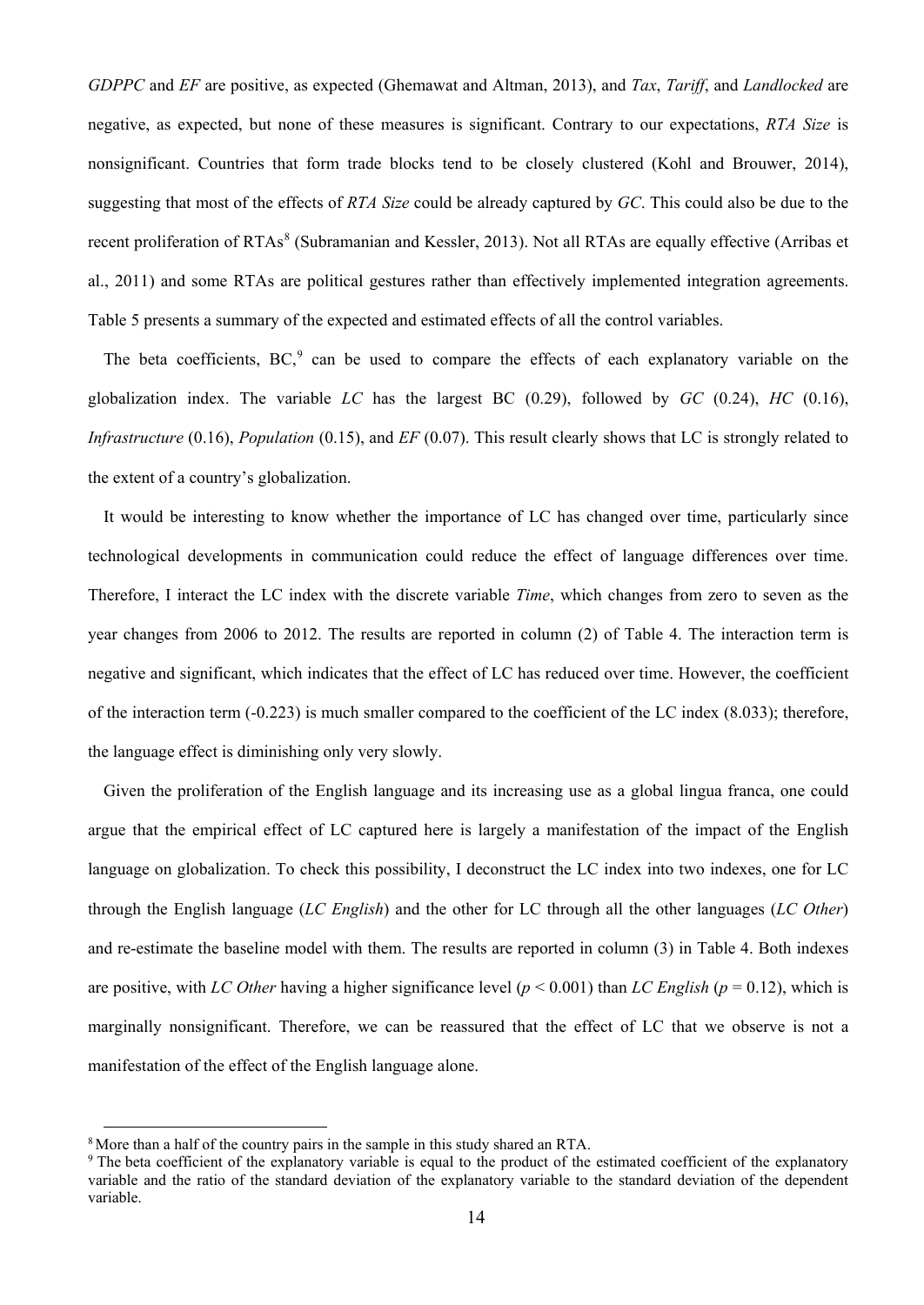Some languages can be more powerful than others, such as those predominantly used in the business world and legal system. To address this aspect, I conduct a further analysis to account for the power of languages based on the Power Language Index (Chan, 2016a). This index is constructed based on 20 indicators to measure the world's most influential languages according to five basic opportunities offered by language: geography, economy, communication, knowledge and media, and diplomacy. Based on the Power Language Index, I divide all the languages into two groups: 1) the 10 most powerful languages and 2) the remainder of the languages (Chan, 2016b). I then construct two LC indexes, *LC Power 10* and *LC Power Rest*, similar to when I compared English (*LC English*) and the rest of the languages (*LC Other*). I then carry out another analysis based on these two LC indexes. The results are reported in column (4) in Table 4. Both *LC Power 10* and *LC Power* Rest are significant ( $p < 0.01$  and  $p < 0.001$ , respectively), while the estimated coefficient and the significance level for *LC Power Rest* are larger than for *LC Power 10*. This result shows that that the effect of LC that we observe is not a manifestation of the effect of powerful/major languages alone.

I rely on the total population of countries to calculate the LC index; however, such country-level capabilities might not always represent the language capabilities of those directly involved in cross-border activities, such as when "international languages" are predominantly spoken by elites/groups that are primarily involved in cross-border activities. To mitigate this bias, I carry out another robustness test based on second-language speakers, instead of considering all the language speakers in a country. The logic behind using secondlanguage speakers is that those operating in investing/invested firms and as importers/exporters are more likely to be bilingual. Ethnologue classifies language speakers into two categories: first-language (L1) users and second-language (L2) users. The total number of users of a language in a country is the sum of the numbers of L1 and L2 users. When constructing the LC index (equation (3)), I consider all the language speakers in the country; that is,  $P_{ii}/P_i$  in equation (3) represents the fraction of the population that speaks language *j* in country *i*. I replace this term with the fraction of the population that speaks language *j* as a second language in country *i* (L2) and construct another index, that is, *LC(L2)*. In essence, *LC(L2)* is constructed by calculating the value of *(Pwj - Pij)/ Pwj* for each language and weighting it by the fraction of the population in that country that speaks that language as a second language and, finally, taking the aggregate over all the languages. I then carry out another analysis based on this index. The results are reported in column (5) in Table 4. *LC(L2)* is positive and significant.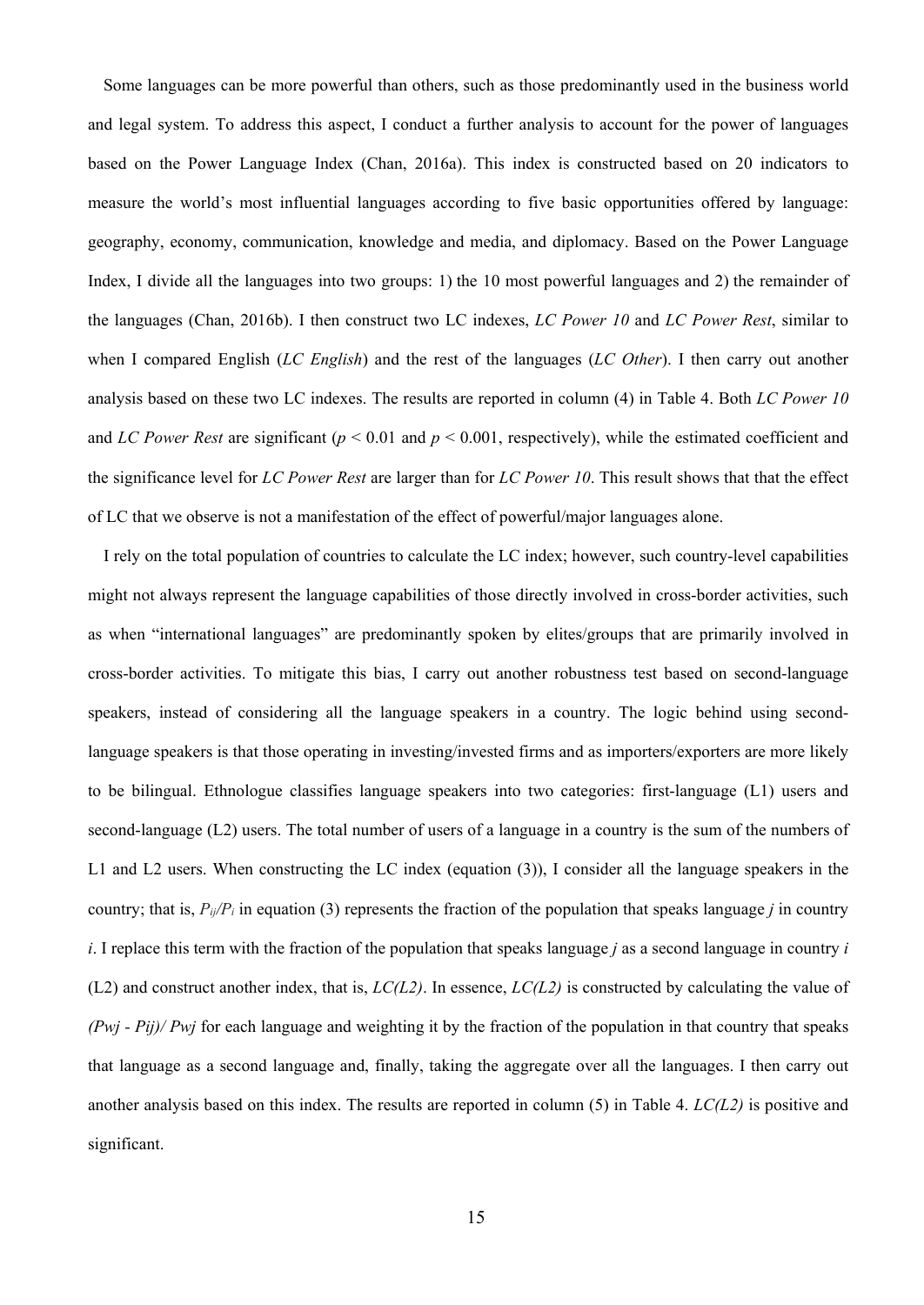To make sure that the empirical effect of LC captured here is not a manifestation of the impact of multilingual countries—since countries in which the population speaks multiple languages are more globalized than other countries—I carry out a further robustness test by including the total number of second-language speakers (L2) in the country as a percentage of the total population (*L2 Speakers*) alongside the LC index. The results are reported in column (6) in Table 4. This variable *L2 Speakers* is nonsignificant, while *LC* remained significant. This result shows that being a "multilingual country" (rather than a country whose language is spoken elsewhere) alone is not enough to be more interconnected.

To make sure that the LC–globalization relation observed is not driven by a few types of cross-border activities and to investigate the impact of LC on different cross-border activities, I extend the analysis to the four pillars included in the depth index of globalization. In all the following estimations, the dependent variable measures the extent of international flows in that activity, compared to the overall (domestic and cross-border) measure in question or the domestic measure (see Appendix B for the operationalization of each dependent variable). The estimated results for the trade and investment pillars are reported in Table 6. First, *LC* is positive and significant for overall trade intensity  $(p < 0.01)$ . In terms of the different trade categories, LC is positive for all of them and significant for all of them except merchandise exports and services imports. The estimated beta coefficient of LC is significantly higher for services trade (0.44) than for merchandise trade (0.25), showing that language is more important for services than for merchandise trade. Among the different trade categories (services/merchandise and exports/imports), the highest beta coefficient for *LC* is for services exports (0.53), indicating the crucial role of LC in attaining more services exports. In terms of the control variables,<sup>[10](#page-16-0)</sup> *GC* remains positive and significant in all the estimates, clearly showing the importance of geographical connectedness in trade intensity. Except for *GDPPC* and *Tariff*, all the control variables perform similarly as in the previous results. The variable *GDPPC* has now become negative and significant, indicating that countries with lower incomes tend to have greater trade intensity. Unsurprisingly, *Tariff* is now significant for merchandise trade.

The variable *LC* is positive for both FDI and FPI, showing the importance of LC for cross-border investment flows. However, *LC* is significant only for FDI flows. This result could reflect the smaller role of language in FPI, which demands less foreign investor involvement and is less knowledge intensive than FDI. In contrast, language plays a crucial role in FDI in both the selection and the management of international ventures. The

<span id="page-16-0"></span> $10$  Due to space constraints, the results for the control variables are not tabulated here but are available upon request.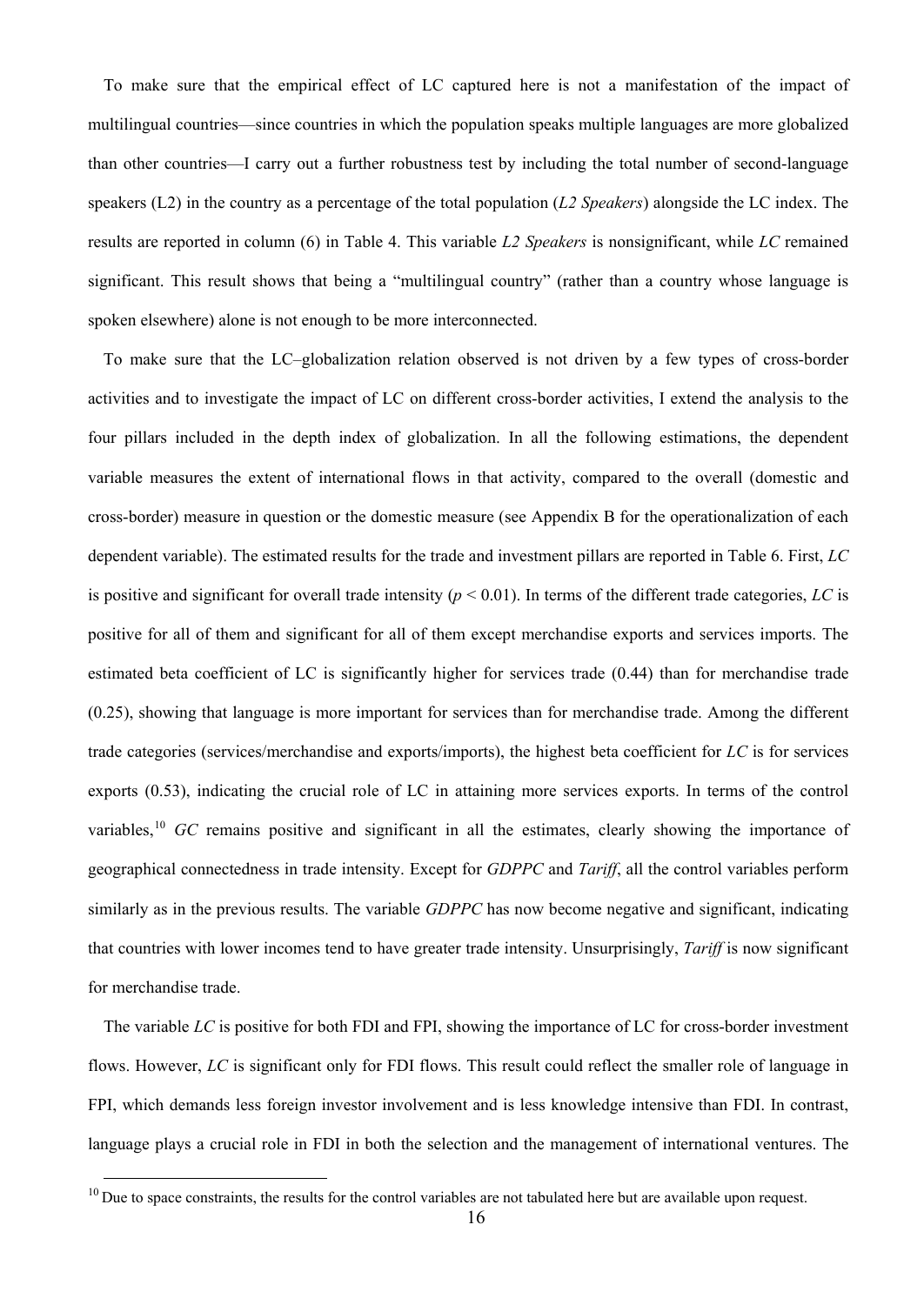variable *GC* is only significant for FDI outflows, indicating that geographical connectedness is less crucial for FDI relative to trade.

Table 7 reports the estimated results for the information and people pillars. Again, *LC* is positive for all types of cross-border information flows and significant for all except outgoing telephone calls. The variable *GC* remains positive and significant in all cases, except for incoming telephone calls. The variable *LC* is positive for all types of cross-border people flows, but significant only for inbound tourists. Of the three types of people flows, the standard error of the estimated coefficient for long-term movement (migration) is much higher relative to that for medium-term (university students) and short-term (tourism) movements. These results could indicate that long-term movements are the least sensitive to language.

Finally, I re-estimate the results using the LIC index. Column (7) in Table 4 provides the results of the main specification. As with the LC index, *LIC* is positive and significant ( $p < 0.05$ ). Therefore, countries in which people speak languages belonging to large linguistic families are more globalized. Table 8 reports the estimated impact of *LIC* on different cross-border activities.<sup>[11](#page-17-0)</sup> Although these results are qualitatively similar to those for *LC*, they are generally less significant. A notable deviation from the previous set of results is that *LIC* is largely nonsignificant for international telephone usage, which could reflect the fact that linguistic proximity does not facilitate direct communication. In contrast, *LIC* remains very significant for trade intensity in printed publications, probably reflecting the ease of translation between linguistically close languages.

#### **6. Conclusion**

Due to many benefits attributed to globalization, the barriers and enablers of globalization are of interest to policymakers and firms. The findings of this study provide strong support for the premise that a country's globalization level depends on its LC to the rest of the world. LC is found to have a larger effect than other determinants of globalization. Its effect is also evident in all four pillars, particularly in trade, investment, and information flows. In essence, these results strongly indicate that a country's language profile is a key determinant of its destiny in the globalization process.

The impact of LC is not solely driven by the English language. Interestingly, LC through other languages has a more significant effect than LC through the English language. Although English is widely recognized as

<span id="page-17-0"></span> $11$  For brevity, only the estimated coefficient on LIC is reported, but all the specifications include all the control variables.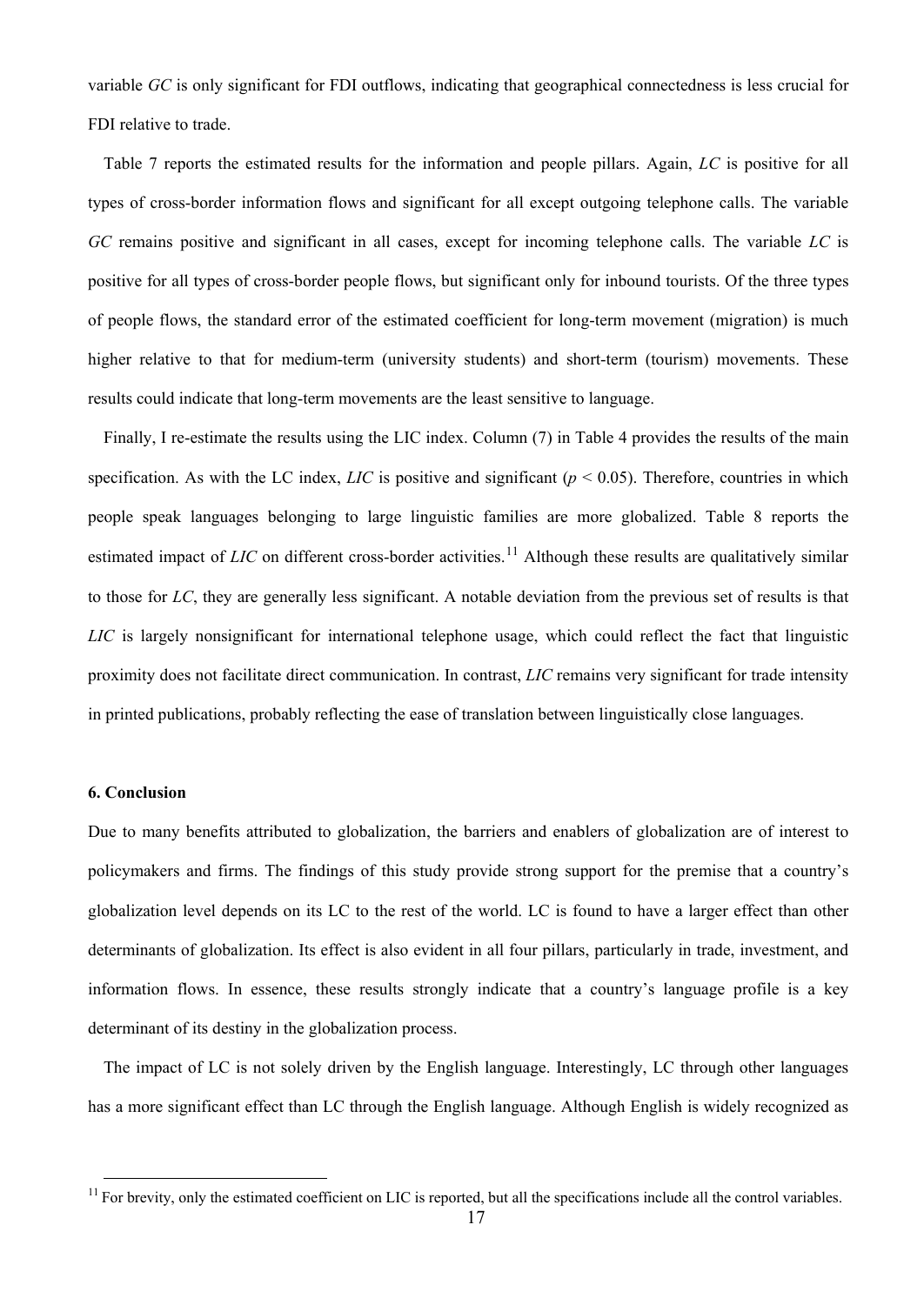the dominant lingua franca in international business, these results indicate that other popular languages, such as French, Spanish, and Portuguese, can also play a significant role in the globalization process.

The impact of LC is stronger for services trade than for merchandise trade. This finding aligns with anecdotal evidence that shows some countries with low LC have significant participation in global trade and FDI in the manufacturing sectors, but are less active in trade/FDI in the services sectors. For example, Japan is ranked last in the LC index (Appendix A) and most Japanese MNEs are largely product driven (Neeley, 2013). China is ranked fifth from the bottom in terms of the LC index, and the majority of Chinese exports and FDI has taken place in the manufacturing sectors. Services require simultaneity, inseparability, and perishability, characteristics that do not apply to product manufacture (Boddewyn et al., 1986). Therefore, service delivery requires simultaneous interpersonal communications—typically face-to-face contact—and active involvement between customers and service providers, which makes language traits more important for services trade than for manufacturing trade.

The results also show that a country's geographical connectedness to the rest of the world strongly influences its globalization level. This result corroborates those of Nachum et al. (2008), who have found that US MNEs make greater FDIs in countries that are proximate to the world's knowledge and markets. This study shows that similar dynamics manifest in other forms of inbound and outbound cross-border flows.

#### *6.1 Implications of the study*

This study has many implications for national policymakers (countries), firms, and individuals. First, by identifying the crucial enablers and barriers to globalization, it provides insights for policymakers who wish to foster globalization. Countries differ in terms of their linguistic endowments largely due to their different exposures to conquests, slavery, migrations, and colonization (Michalopoulos, 2012), and some countries are fortunate to have inherited widely spoken languages. However, deliberate language policy choices can also affect LC. For example, the Eastern European countries that were previously part of the Soviet Union changed their official language from Russian to national languages (Danzer and Dietz, 2014). In contrast, English (which was introduced during the British occupation) remained the official language of Singapore and India. Policymakers in countries that rely primarily on vernacular languages that are rarely spoken outside the country could follow suit, or otherwise support second-language competency in a widely spoken language in the world or a lingua franca. National policymakers need to make language learning central to their education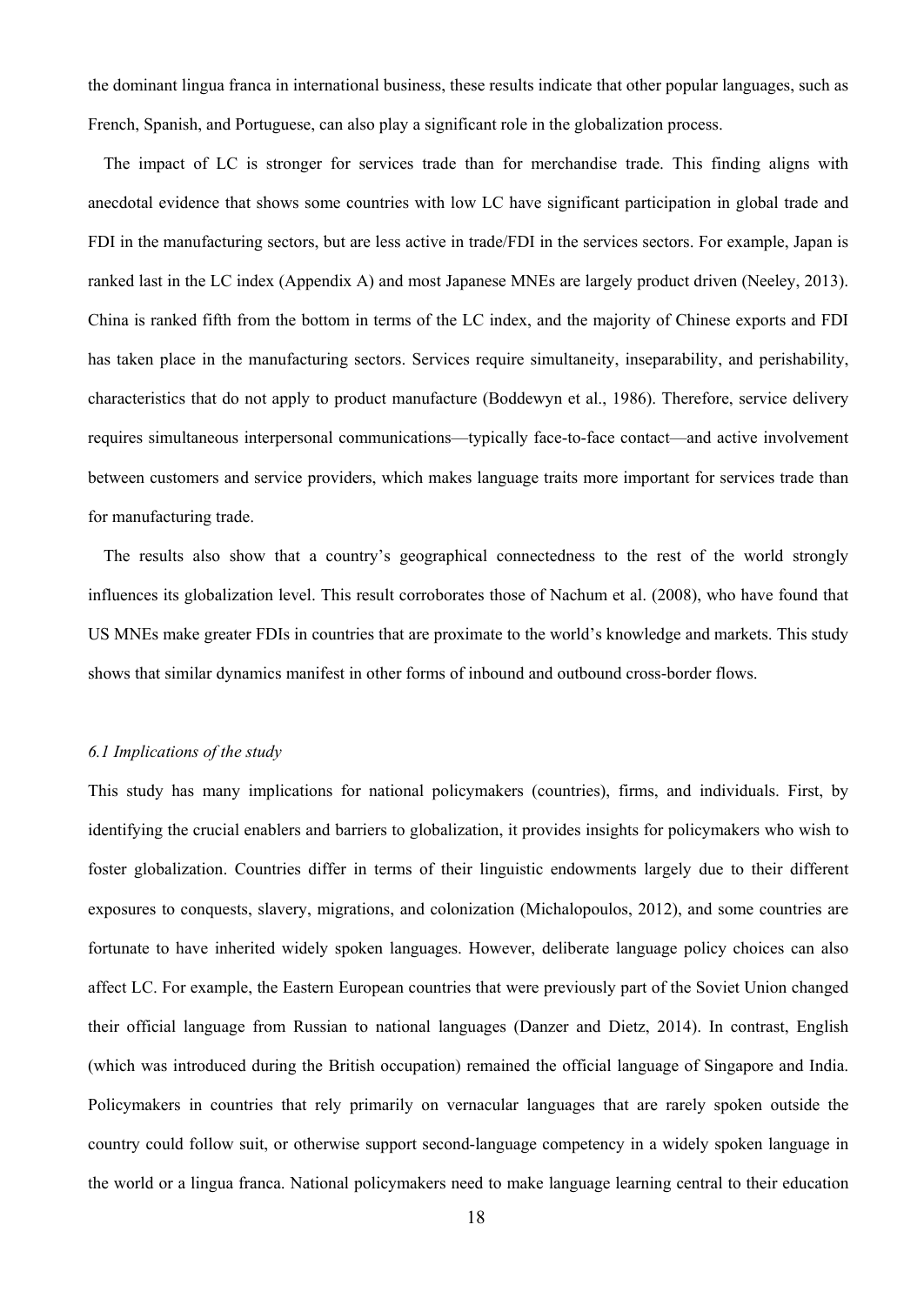policies, and difficult choices could be necessary in terms of deciding what languages need to be promoted and which ones discouraged. The findings of this study also imply that a country being multilingual alone is not enough to have greater interconnectedness; therefore, choosing the right language(s) is particularly important. Of course, such a language choice should only be made after careful consideration of many other factors/concerns, such as pedagogical efficiency and linguistic democracy; however, the influence of LC on globalization documented here provides vital information for evaluating such language policy decisions. A less controversial approach could be to simply encourage additional languages (relevant business languages and widely spoken languages) to be taught in schools.

The LC index provides a unique gauge to measure the relative language capabilities (and barriers) of countries, particularly in terms of their capacity to engage in cross-border activities. The example of Japan, once called the factory of the world, is suggestive. The country ranks last on the LC and LIC indexes and 113rd out of 139 countries in the globalization index. Japan's linguistic isolation is likely to pose serious challenges to its process of globalization and its future economic prosperity, particularly due to the rising importance of services in globalization. A similar analogy can be made for China, which ranks very low in the LC and globalization indexes. With the growth of services and knowledge-intensive sectors and the increase in the complexity of spatial transactions requiring face-to-face communications and shorter lead times (Kohl and Brouwer, 2014), the problem associated with lower LC could become more severe for such countries.

This study also has implications for supranational institutions (both global and regional) that advocate greater integration among countries. If LC is the most crucial enabler of globalization, then the important question is, what is the best geolinguistic strategy to make the world more interlingual or linguistically integrated? Is it the promotion of universal multilingualism or an attempt to achieve hegemonic world monolingualism, probably through English? Or a mix of both strategies, or the promotion of a few auxiliary international languages? There is no easy answer to these questions, since each strategy has its own set of pros and cons; for example, hegemonic world monolingualism clashes with the notion of linguistic democracy, and multilingualism comes at a higher cost and has greater inefficiency (Ginsburgh and Weber, 2005; Maurais, 2003). Nevertheless, LC is largely structural in nature. The implementation of language policies can be quite challenging, since languages are deeply embedded in the roots of individuals and countries and changing them is quite difficult, particularly in the short/medium term. The real impact of language policy becomes visible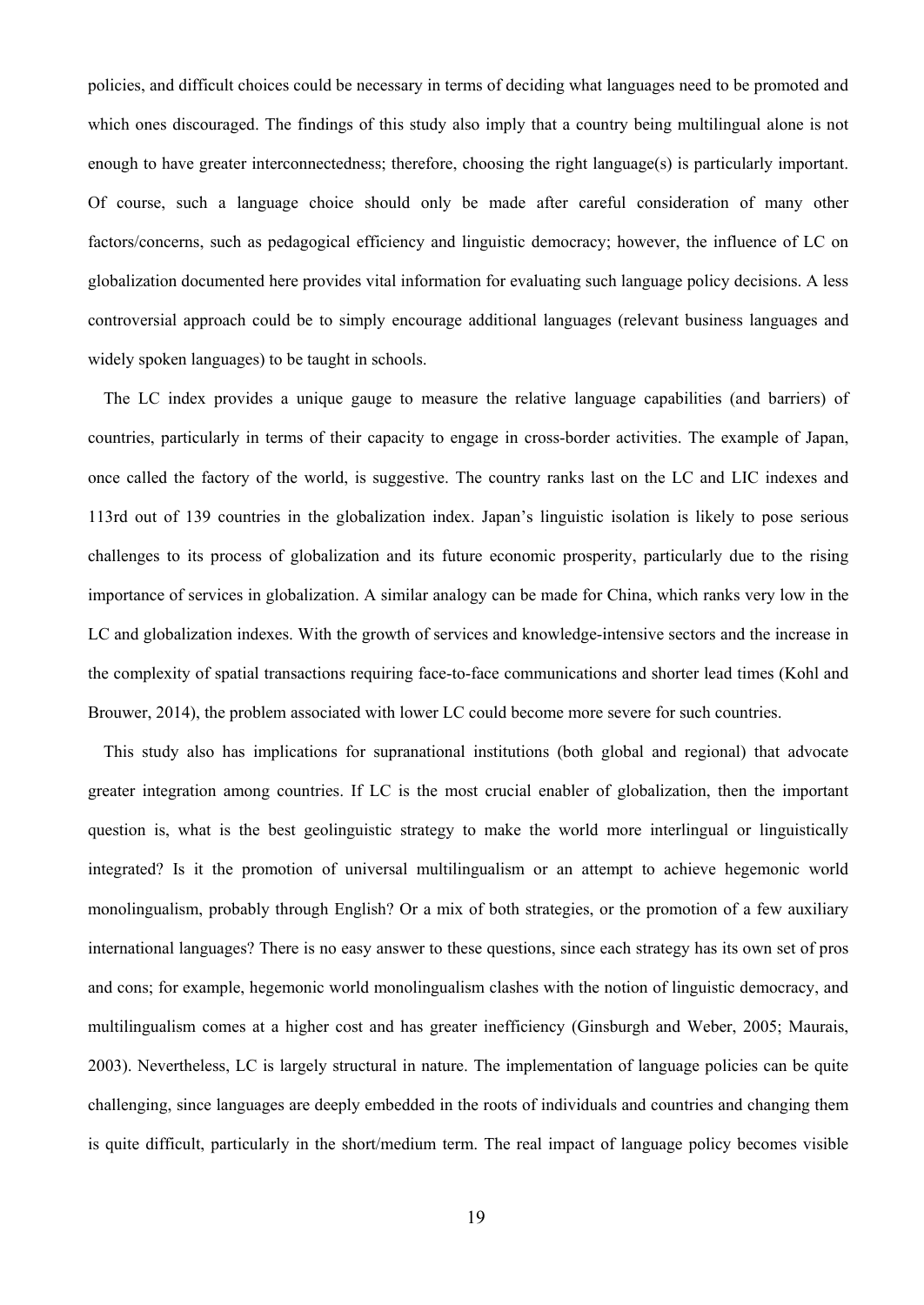decades and sometimes generations after its implementation. Language barriers remain the stickiest hindrance to globalization, even as technology and open policies continue to encourage the flattening of the world.

Finally, this study has implications for firms (managerial implications) and individuals. Both firms and individuals that originate from countries with low LC could find it difficult to engage in cross-border activities due to the language barrier, and their destination choices will be limited due to linguistic boundaries. To surmount the problem, such firms might have to invest in training their staff in a widely spoken language or a lingua franca.

#### *6.2. Limitations of the study*

Despite its merits, this study is not without limitations. First, it should be noted that language statistics are by no means complete and up-to-date for all the countries, particularly when it comes to the statistics of secondlanguage speakers. Nevertheless, since Ethnologue is the most comprehensive source of language statistics, and given its large coverage of languages and countries and good coverage of second-language speakers, I believe that the LC index calculated in this study is a reliable measure. It is also reassuring that the ratio of total language speakers in a country to its population is greater than 1.0 for most countries and greater than 2.0 for some, indicating good coverage of bilingual and multilingual speakers. Second, I rely on the total populations of countries to calculate the LC index, and such country-level capabilities might not always represent the language capabilities of those directly involved in cross-border activities. However, I try to mitigate this bias by using the number of second-language speakers instead of considering all the language speakers in the country. The third limitation relates to the LIC index. Although I use Ethnologue's genetic classification (top-level genetic groups) and assume that the languages within these groups are more closely related and the languages between these groups more distantly related, I do not account for differences between sublevel language groups. Additionally, there can be instances in which the language family affiliations are not that clear, particularly when it comes to hybrid languages that could have more than one origin. However, it is difficult to account for such nuances.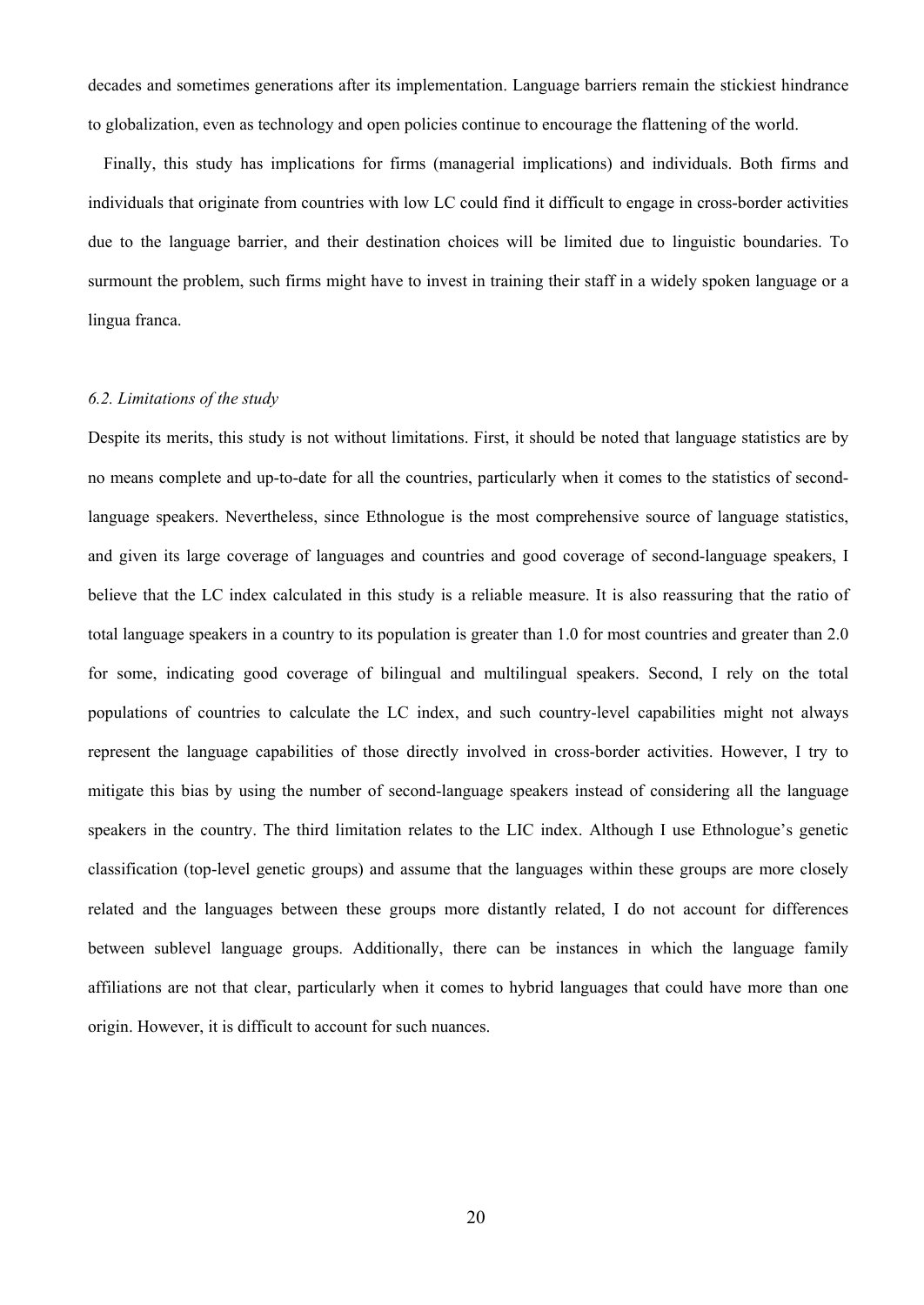|  | Appendix A: The LC and LIC indexes and the depth index of globalization |  |  |
|--|-------------------------------------------------------------------------|--|--|
|  |                                                                         |  |  |

| Rank           | Country              | LC index | LIC index | Depth index of<br>globalization (2012) |
|----------------|----------------------|----------|-----------|----------------------------------------|
| 1              | Luxembourg           | 1.96     | 2.47      | 46                                     |
| $\mathbf{2}$   | Belgium              | 1.58     | 1.96      | 43                                     |
| $\mathfrak{Z}$ | Denmark              | 1.54     | 2.50      | 34                                     |
| $\overline{4}$ | Sweden               | 1.51     | 2.19      | 35                                     |
| 5              | Finland              | 1.38     | 2.10      | 30                                     |
| 6              | Bolivia              | 1.37     | 1.61      | 15                                     |
| 7              | Paraguay             | 1.33     | 1.37      | 16                                     |
| $8\,$          | Slovak Republic      | 1.28     | 1.99      | 32                                     |
| 9              | Moldova              | 1.27     | 1.41      | 26                                     |
| 10             | Latvia               | 1.25     | 2.27      | 32                                     |
| 11             | Singapore            | 1.25     | 1.25      | 47                                     |
| 12             | Lithuania            | 1.23     | 2.11      | 33                                     |
| 13             | Honduras             | 1.17     | 1.19      | 24                                     |
| 14             | Hong Kong            | 1.17     | 1.26      | 50                                     |
| 15             | Panama               | 1.15     | 1.18      | 35                                     |
| 16             | United Kingdom       | 1.14     | 1.23      | 28                                     |
| 17             | Uruguay              | 1.11     | 1.12      | 15                                     |
| 18             | Estonia              | 1.10     | 1.85      | 37                                     |
| 19             | New Zealand          | 1.10     | 1.16      | 25                                     |
| 20             | El Salvador          | 1.08     | 1.10      | 18                                     |
| 21             | Cyprus               | 1.08     | 1.17      | 31                                     |
| 22             | Slovenia             | 1.06     | 2.05      | 33                                     |
| 23             | Ireland              | 1.05     | 1.27      | 43                                     |
| 24             | Canada               | 1.03     | 1.06      | $28\,$                                 |
| 25             | Botswana             | 1.02     | 1.14      | 21                                     |
| 26             | Argentina            | 1.02     | 1.09      | 9                                      |
| 27             | Guatemala            | 1.00     | 1.13      | 15                                     |
| 28             | Dominican Republic   | 0.99     | 1.01      | 16                                     |
| 29             | Portugal             | 0.99     | 1.04      | 28                                     |
| 30             | Croatia              | 0.99     | 1.59      | 26                                     |
| 31             | Germany              | 0.98     | 1.74      | 30                                     |
| 32             | Nicaragua            | 0.98     | 0.99      | 25                                     |
| 33             | Australia            | 0.97     | 0.99      | 21                                     |
| 34             | Costa Rica           | 0.96     | 0.97      | 23                                     |
| 35             | Colombia             | 0.94     | 1.02      | 12                                     |
| 36             | Ecuador              | 0.94     | 1.05      | 14                                     |
| 37             | Lebanon              | 0.93     | 1.18      | 34                                     |
| 38             | Spain                | 0.90     | 1.23      | 25                                     |
| 39             | Chile                | 0.90     | 0.92      | 26                                     |
| 40             | Peru                 | 0.89     | 1.02      | 15                                     |
| 41             | France               | 0.86     | 1.20      | 26                                     |
| 42             | Mauritius            | 0.86     | 1.37      | 32                                     |
| 43             | Czech Republic       | 0.81     | 1.63      | 33                                     |
| 44             | Greece               | $0.80\,$ | 1.61      | 19                                     |
| 45             | Mexico               | 0.77     | 0.98      | $20\,$                                 |
| 46             | Switzerland          | 0.77     | 1.21      | 36                                     |
| 47             | <b>United States</b> | 0.77     | 0.96      | 18                                     |
| 48             | Malaysia             | 0.71     | 1.31      | 37                                     |
| 49             | Kazakhstan           | 0.70     | 0.93      | 25                                     |
| 50             | Italy                | 0.66     | 1.83      | 24                                     |
| 51             | Tunisia              | 0.66     | 1.53      | 24                                     |
| 52             | Nepal                | 0.63     | 1.29      | 6                                      |
| 53             | Austria              | 0.62     | 1.13      | 36                                     |
| 54             | Armenia              | 0.56     | 1.11      | 21                                     |
| 55             | Kyrgyz Republic      | 0.55     | 0.94      | 22                                     |
| 56             | Jordan               | 0.55     | 0.98      | 30                                     |
| 57             | Serbia               | 0.52     | 1.33      | 25                                     |
| 58             | Bulgaria             | 0.49     | 1.35      | 31                                     |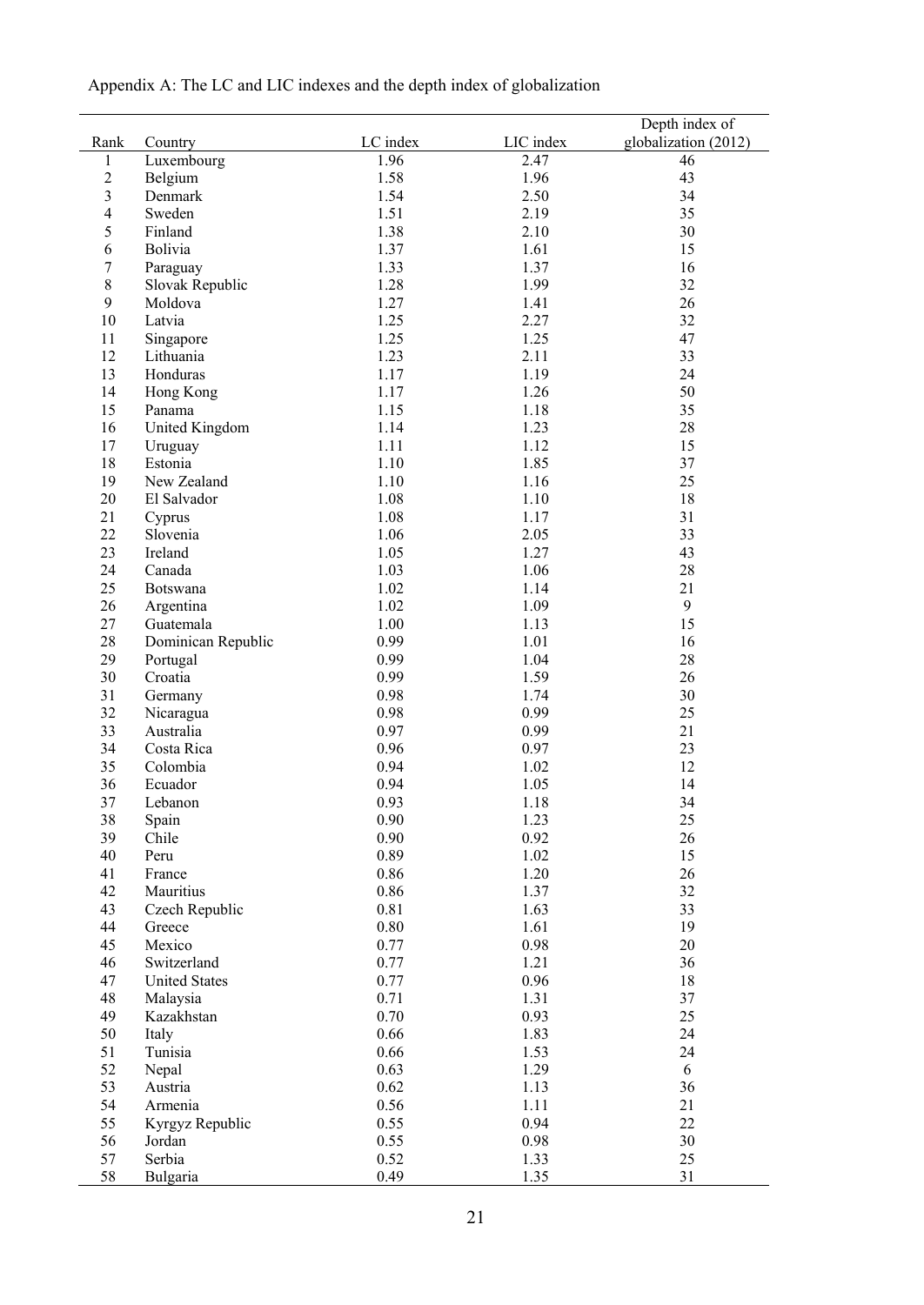|      |                    |          |           | Depth Index of       |
|------|--------------------|----------|-----------|----------------------|
| Rank | Country            | LC index | LIC index | globalization (2012) |
| 59   | Bangladesh         | 0.49     | 1.78      | 4                    |
| 60   | Mozambique         | 0.48     | 1.12      | 17                   |
| 61   | Philippines        | 0.48     | 1.45      | 13                   |
| 62   | Albania            | 0.47     | 1.18      | 24                   |
| 63   | Romania            | 0.46     | 1.24      | 21                   |
| 64   | Israel             | 0.45     | 1.14      | 29                   |
| 65   | South Africa       | 0.45     | 2.24      | 21                   |
| 66   | Poland             | 0.45     | 1.34      | 28                   |
| 67   | Venezuela          | 0.44     | 0.46      | $7\phantom{.0}$      |
| 68   | Hungary            | 0.42     | 0.76      | 36                   |
| 69   | Nigeria            | 0.42     | 1.13      | 16                   |
| 70   | Netherlands        | 0.40     | 1.17      | 42                   |
| 71   | Georgia            | 0.39     | 0.44      | 26                   |
| 72   | Korea, Republic    | 0.38     | 0.38      | 29                   |
| 73   | Namibia            | 0.37     | 1.06      | 24                   |
| 74   | Benin              | 0.36     | 0.98      | 10                   |
| 75   | Pakistan           | 0.35     | 1.37      | 5                    |
| 76   | Senegal            | 0.35     | 1.18      | 16                   |
| 77   | Macedonia          | 0.32     | 0.97      | 28                   |
| 78   | Morocco            | 0.32     | 1.14      | 22                   |
| 79   | Guinea             | 0.31     | 0.99      | 19                   |
| 80   | Russian Federation | 0.29     | 1.05      | 17                   |
| 81   | Ukraine            | 0.28     | 0.89      | 27                   |
| 82   |                    |          | 1.70      | 20                   |
|      | Azerbaijan         | 0.28     |           |                      |
| 83   | Burkina Faso       | 0.28     | 0.86      | 10                   |
| 84   | Sri Lanka          | 0.28     | 1.14      | 10                   |
| 85   | Malawi             | 0.27     | 0.91      | 15                   |
| 86   | Chad               | 0.26     | 0.73      | 16                   |
| 87   | Oman               | 0.26     | 0.57      | 30                   |
| 88   | India              | 0.23     | 0.71      | 10                   |
| 89   | Mali               | 0.22     | 1.58      | 11                   |
| 90   | Bahrain            | 0.22     | 0.47      | 37                   |
| 91   | Kuwait             | 0.21     | 0.25      | 27                   |
| 92   | Cameroon           | 0.18     | 0.65      | 10                   |
| 93   | Jamaica            | 0.17     | 0.95      | 24                   |
| 94   | Kenya              | 0.16     | 0.97      | 13                   |
| 95   | Turkey             | 0.16     | 0.85      | 15                   |
| 96   | Iran               | 0.15     | 1.14      | $\overline{2}$       |
| 97   | Uganda             | 0.15     | 0.85      | $10\,$               |
| 98   | Angola             | 0.14     | 0.82      | 17                   |
| 99   | Saudi Arabia       | 0.14     | 0.59      | 24                   |
| 100  | Cambodia           | 0.13     | 0.85      | 30                   |
| 101  | Rwanda             | 0.12     | 0.67      | 9                    |
| 102  | Qatar              | 0.12     | 0.12      | 27                   |
| 103  | Ghana              | 0.10     | 1.07      | 19                   |
| 104  | Egypt              | 0.10     | 0.81      | 11                   |
| 105  | Ethiopia           | $0.08\,$ | 0.79      | $7\phantom{.0}$      |
| 106  | Guyana             | $0.07\,$ | 0.89      | 33                   |
| 107  | Burundi            | $0.07\,$ | 1.27      | 5                    |
| 108  | Mongolia           | $0.07\,$ | 0.97      | 31                   |
| 109  | Madagascar         | 0.05     | 0.81      | 12                   |
| 110  | Norway             | 0.05     | 0.95      | 31                   |
| 111  | China              | 0.04     | 0.12      | $10\,$               |
| 112  | Thailand           | 0.04     | 0.46      | 31                   |
| 113  | Iceland            | 0.03     | 0.60      | 33                   |
| 114  | Indonesia          | 0.03     | 0.52      | 9                    |
| 115  | Japan              | 0.02     | $0.02\,$  | 12                   |
|      |                    |          |           |                      |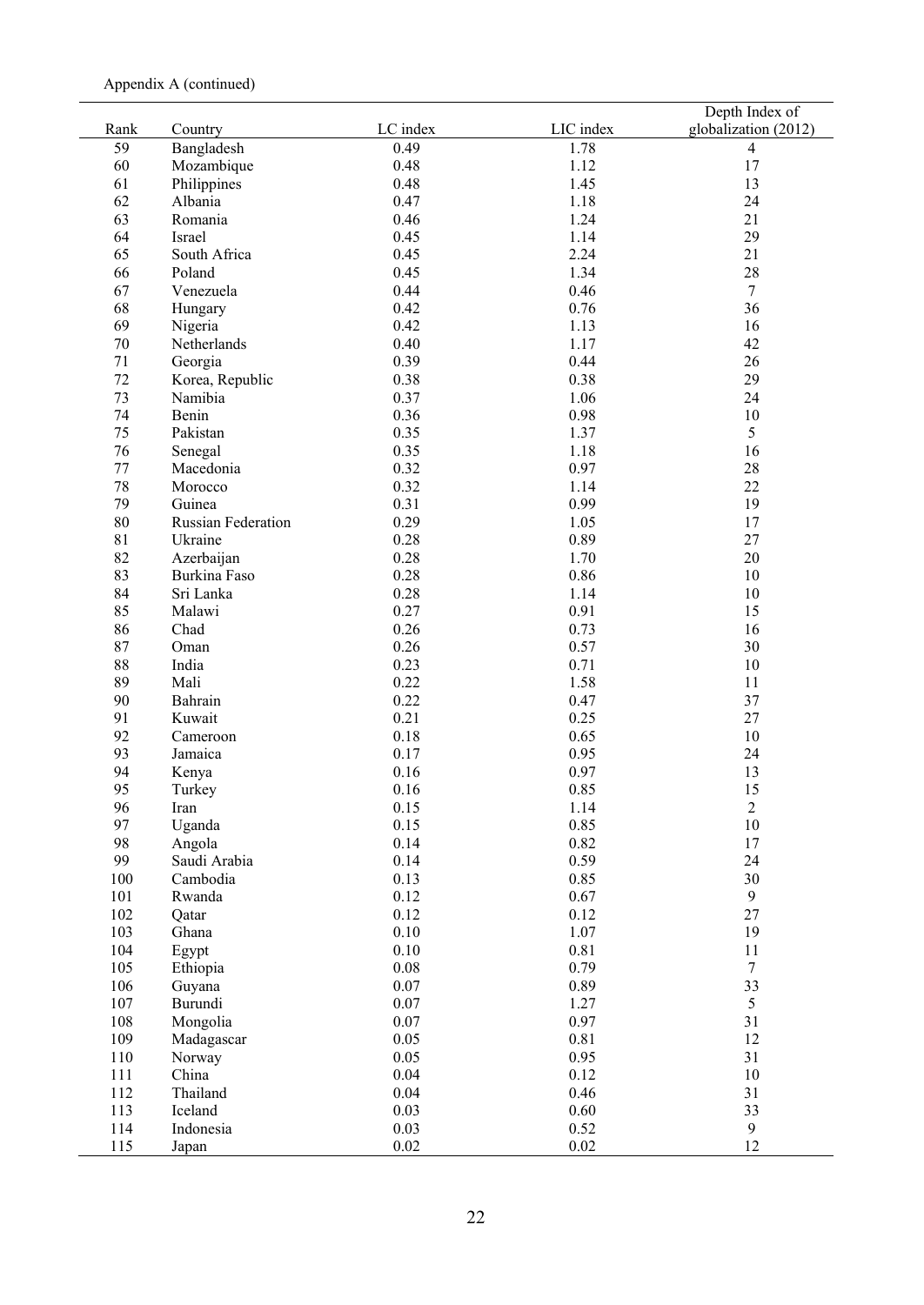Appendix B: Variable descriptions, measurement, and data sources

| Variable                            | Description/Measurement                                                                                                                                                                                                                                                                                                                                             | Data Source                                                  |
|-------------------------------------|---------------------------------------------------------------------------------------------------------------------------------------------------------------------------------------------------------------------------------------------------------------------------------------------------------------------------------------------------------------------|--------------------------------------------------------------|
| LC                                  | Language connectedness index                                                                                                                                                                                                                                                                                                                                        | Constructed using                                            |
| LIC                                 | Linguistic connectedness index                                                                                                                                                                                                                                                                                                                                      | language data obtained<br>from Lewis et al. (2014)           |
| DIG                                 | Depth index of globalization                                                                                                                                                                                                                                                                                                                                        | Ghemawat and Altman<br>(2013)                                |
| GC                                  | Geographical connectedness, constructed using the GDP (WDI)<br>and geographical distance (Rose and Spiegel (2011))                                                                                                                                                                                                                                                  | WDI, Rose and Spiegel<br>(2011)                              |
| Landlocked                          | A binary variable that equals unity if the country is landlocked                                                                                                                                                                                                                                                                                                    | Central Intelligence<br>Agency World Factbook                |
| RTA Size                            | The cumulative GDP of all the countries with which the focal<br>country shares an RTA, constructed using the GDP (WDI) and the<br>RTA (Rose and Spiegel (2011)) for 2006 and updated 2007-2012<br>from the World Trade Organization)                                                                                                                                | WDI,<br>Rose and Spiegel (2011);<br>World Trade Organization |
| Population                          | Population                                                                                                                                                                                                                                                                                                                                                          | <b>WDI</b>                                                   |
| <b>GDPPC</b>                        | GDP per capita                                                                                                                                                                                                                                                                                                                                                      |                                                              |
| <b>GDPG</b>                         | GDP growth rate                                                                                                                                                                                                                                                                                                                                                     |                                                              |
| HC                                  | Human capital measured as secondary school enrollment (percent<br>gross)                                                                                                                                                                                                                                                                                            |                                                              |
| Tax                                 | Total tax rate                                                                                                                                                                                                                                                                                                                                                      | Global Competitiveness                                       |
| Tariff                              | Average rate of trade tariffs                                                                                                                                                                                                                                                                                                                                       | Index                                                        |
| Infrastructure                      | Multi-indicator measure of infrastructure based on the quality of<br>the overall infrastructure, roads, railroad infrastructure, port<br>infrastructure, and air transport infrastructure; number of available<br>airline seat kilometers; the quality of the electricity supply; and the<br>numbers of mobile telephone subscriptions and fixed telephone<br>lines |                                                              |
| $E\hspace{-0.08em}F$                | Index of Economic Freedom                                                                                                                                                                                                                                                                                                                                           | Heritage Foundation                                          |
|                                     |                                                                                                                                                                                                                                                                                                                                                                     | (http://www.heritage.org/i<br>ndex                           |
| Trade                               | Total trade as a percentage of the GDP                                                                                                                                                                                                                                                                                                                              | Ghemawat and Altman                                          |
| Merchandise Trade                   | Total merchandise trade as a percentage of the GDP                                                                                                                                                                                                                                                                                                                  | (2013)                                                       |
| Services Trade                      | Total trade of commercial services as a percentage of the GDP                                                                                                                                                                                                                                                                                                       |                                                              |
| Merchandise Exports                 | Total merchandise exports as a percentage of the GDP                                                                                                                                                                                                                                                                                                                |                                                              |
| Merchandise Imports                 | Total merchandise imports as a percentage of the GDP                                                                                                                                                                                                                                                                                                                |                                                              |
| Services Exports                    | Total exports of commercial services as a percentage of the GDP                                                                                                                                                                                                                                                                                                     |                                                              |
| Services Imports                    | Total imports of commercial services as a percentage of the GDP                                                                                                                                                                                                                                                                                                     |                                                              |
| FDI Outflows                        | FDI outflows as a percentage of gross fixed capital formation                                                                                                                                                                                                                                                                                                       |                                                              |
|                                     | (average of the current year and the two previous years)                                                                                                                                                                                                                                                                                                            |                                                              |
| <b>FDI</b> Inflows                  | FDI inflows as a percentage of gross fixed capital formation<br>(average of the current year and the two previous years)                                                                                                                                                                                                                                            |                                                              |
| Portfolio Equity<br><b>Outflows</b> | Equity securities assets (net) as a percentage of the GDP (average<br>of the current year and the two previous years)                                                                                                                                                                                                                                               |                                                              |
| Portfolio Equity                    | Equity securities liabilities (net) as a percentage of the GDP                                                                                                                                                                                                                                                                                                      |                                                              |
| <b>Inflows</b>                      | (average of the current year and the two previous years)                                                                                                                                                                                                                                                                                                            |                                                              |
| <b>Internet Bandwidth</b>           | International Internet bandwidth per Internet user                                                                                                                                                                                                                                                                                                                  |                                                              |
| Outgoing Telephone                  | Total outgoing telephone calling minutes per capita (TDM $+$ VoIP).                                                                                                                                                                                                                                                                                                 |                                                              |
| <b>Incoming Telephone</b>           | Total incoming telephone calling minutes per capita $(TDM + VoIP)$                                                                                                                                                                                                                                                                                                  |                                                              |
| <b>Printed Publications</b>         | Total exports of HS49 per capita, where HS49 includes printed                                                                                                                                                                                                                                                                                                       |                                                              |
| <b>Exports</b>                      | books, newspapers, pictures, manuscripts, typescripts, and plans                                                                                                                                                                                                                                                                                                    |                                                              |
| <b>Printed Publications</b>         | Total imports of HS49 per capita, where HS49 includes printed                                                                                                                                                                                                                                                                                                       |                                                              |
| <i>Imports</i>                      | books, newspapers, pictures, manuscripts, typescripts, and plans                                                                                                                                                                                                                                                                                                    |                                                              |
| <b>Outbound Migrants</b>            | International outbound migrants' share of the population.                                                                                                                                                                                                                                                                                                           |                                                              |
| <b>Inbound Migrants</b>             | International inbound migrants' share of the population.                                                                                                                                                                                                                                                                                                            |                                                              |
| <b>Outgoing International</b>       | Total number of students studying abroad as a percentage of the                                                                                                                                                                                                                                                                                                     |                                                              |
| Students                            | total number of tertiary students in the country                                                                                                                                                                                                                                                                                                                    |                                                              |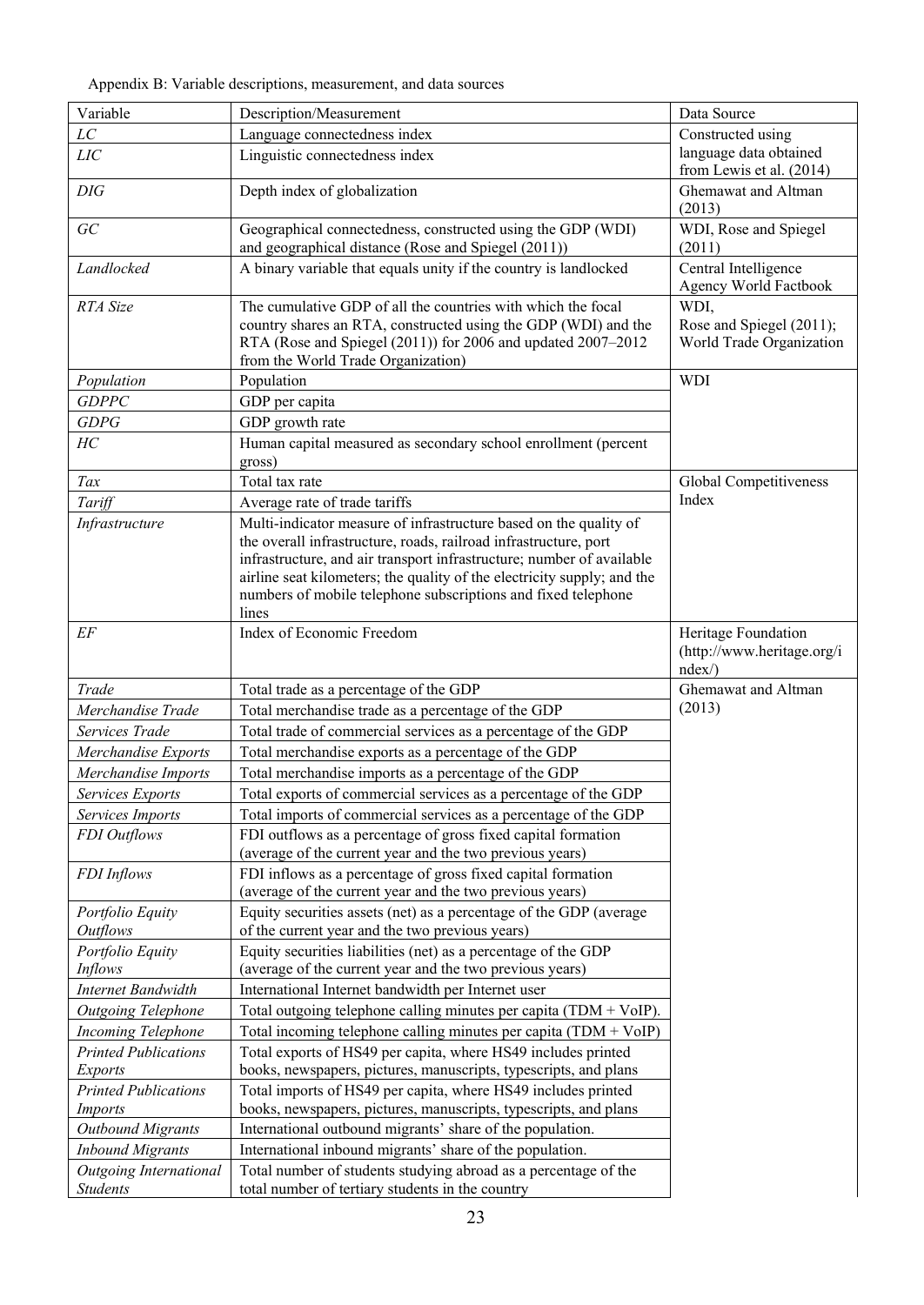| Incoming International<br><b>Students</b> | Total number of foreign students as a percentage of the total<br>number of tertiary students in the country                                                        |
|-------------------------------------------|--------------------------------------------------------------------------------------------------------------------------------------------------------------------|
| <i>Inbound Tourists</i>                   | In bound tourists, that is, the number of arrivals of non-resident<br>overnight visitors (tourists) at national borders as a percentage of<br>the total population |
| <b>Outbound Tourists</b>                  | Outbound tourists, that is, the number of departures of overnight<br>visitors (tourists) as a percentage of the total population                                   |

### **REFERENCES**

Ajide, K.B., Raheem, I.D., Asongu, S.A., 2019. Dollarization and the "unbundling" of globalization in Sub-Saharan Africa. Research in International Business and Finance 47, 398-409.

Anderson, J.E., van Wincoop, E., 2004. Trade Costs. Journal of Economic Literature 42, 691-751.

Arribas, I., Pérez, F., Tortosa-Ausina, E., 2011. A new interpretation of the distance puzzle based on geographic neutrality. Economic Geography 87, 335-362.

Bartz, K., Fuchs-Schündeln, N., 2012. The role of borders, languages, and currencies as obstacles to labor market integration. European Economic Review 56, 1148-1163.

Boddewyn, J.J., Halbrich, M.B., Perry, A.C., 1986. Service multinationals: Conceptualization, measurement and theory. Journal of International Business Studies 17, 41-57.

Carrieri, F., Chaieb, I., Errunza, V., 2013. Do implicit barriers matter for globalization? Review of Financial Studies 26, 1694-1739.

Chan, K.L., 2016a. Power Language Index. http://www.kailchan.ca/wp-content/uploads/2016/12/Kai-Chan Power-Language-Index-full-report 2016 v2.pdf (Accessed 09 October 2019)

Chan, K.L., 2016b. These are the most powerful languages in the world, World Economic Forum. https://www.weforum.org/agenda/2016/12/these-are-the-most-powerful-languages-in-the-world/ (Accessed 09 October 2019)

Chiswick, B.R., Miller, P.W., 2005. Linguistic distance: A quantitative measure of the distance between English and other languages. Journal of Multilingual and Multicultural Development 26, 1- 11.

Church, J., King, I., 1993. Bilingualism and network externalities. The Canadian Journal of Economics / Revue canadienne d'Economique 26, 337-345.

Collier, P., Gunning, J.W., 1999. Why has Africa grown slowly? The Journal of Economic Perspectives 13, 3-22.

Cuypers, I.R.P., Ertug, G., Hennart, J.-F., 2015. The effects of linguistic distance and lingua franca proficiency on the stake taken by acquirers in cross-border acquisitions. Journal of International Business Studies 46, 429-442.

Dai, L., Eden, L., Beamish, P.W., 2013. Place, space, and geographical exposure: Foreign subsidiary survival in conflict zones. Journal of International Business Studies 44, 554-578.

Daly, K., Vo, X.V., 2013. The determinants of home bias puzzle in equity portfolio investment in Australia. International Review of Financial Analysis 27, 34-42.

Danzer, A.M., Dietz, B., 2014. Labour migration from Eastern Europe and the EU's quest for talents. JCMS: Journal of Common Market Studies 52, 183-199.

Degryse, H., Havrylchyk, O., Jurzyk, E., Kozak, S., 2012. Foreign bank entry, credit allocation and lending rates in emerging markets: Empirical evidence from Poland. Journal of Banking & Finance 36, 2949-2959.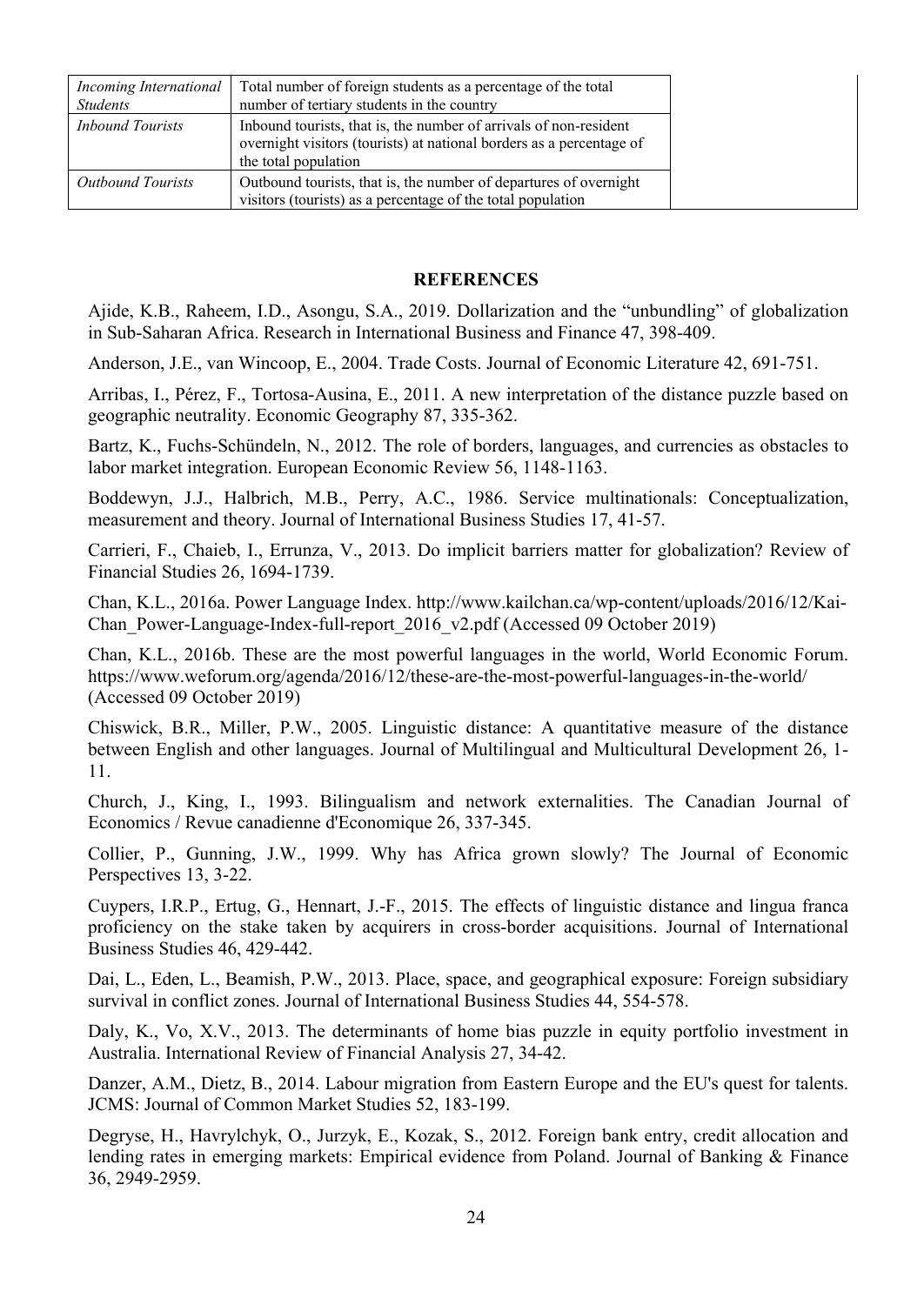Desbordes, R., 2007. The sensitivity of U.S. multinational enterprises to political and macroeconomic uncertainty: A sectoral analysis. International Business Review 16, 732-750.

Dreher, A., 2006. Does globalization affect growth? Evidence from a new index of globalization. Applied Economics 38, 1091-1110.

Education First, 2015. EF English Proficiency Index. Education First. https://www.ef.com/\_\_/~/media/centralefcom/epi/downloads/full-reports/v5/ef-epi-2015-english.pdf (Accessed 26 November 2015)

Egger, P.H., Lassmann, A., 2012. The language effect in international trade: A meta-analysis. Economics Letters 116, 221-224.

Evans, C.L., 2003. The economic significance of national border effects. The American Economic Review 93, 1291-1312.

Fettes, M., 2003. The geostrategies of interlingualism. In: Maurais, J., Morris, M.A. (Eds.), Languages in a Globalising World. Cambridge University Press, Cambridge. pp. 37-46.

Ghemawat, P., Altman, S.A., 2013. Depth index of globalization: And the big shift to emerging economies. IESE Business School. https://www.ghemawat.com/wordpress/wpcontent/uploads/2016/07/Depth-Index-of-Globalization\_2013-1.pdf (Accessed 29 September 2014)

Ginsburgh, V., Weber, S., 2005. Language disenfranchisement in the European Union. JCMS: Journal of Common Market Studies 43, 273-286.

Globerman, S., Shapiro, D., 2002. Global foreign direct investment flows: The role of governance infrastructure. World Development 30, 1899-1919.

Goldberg, M.A., Heinkel, R.L., Levi, M.D., 2005. Foreign direct investment: The human dimension. Journal of International Money and Finance 24, 913-934.

Grin, F., 2002. Using Language Economics and Education Economics in Language Education Policy. Language Policy Division, Out-of-School and Higher Education - DGIV, Council of Europe, Strasbourg.

Grinblatt, M., Keloharju, M., 2001. How distance, language, and culture influence stockholdings and trades. The Journal of Finance 56, 1053-1073.

Hejazi, W., Ma, J., 2011. Gravity, the English language and international business. The Multinational Business Review 19, 152-167.

Jenkins, R., 2004. Globalization, production, employment and poverty: Debates and evidence. Journal of International Development 16, 1.

Kaiser, S., 2003. Language and script in Japan and other East Asian countries: Between insularity and technology. In: Maurais, J., Morris, M.A. (Eds.), Languages in a Globalising World. Cambridge University Press, Cambridge. pp. 188-202.

Kinda, T., 2010. Investment climate and FDI in developing countries: Firm-level evidence. World Development 38, 498-513.

Kohl, T., Brouwer, A.E., 2014. The development of trade blocs in an era of globalisation. Environment and Planning A 46, 1535-1553.

Lane, P.R., Milesi-Ferretti, G.M., 2008. The drivers of financial globalization. The American Economic Review 98, 327-332.

Lewis, M.P., Simons, G.F., Fennig, C.D., 2014. Ethnologue: Languages of the World, 17th ed. SIL International, Dallas, Texas.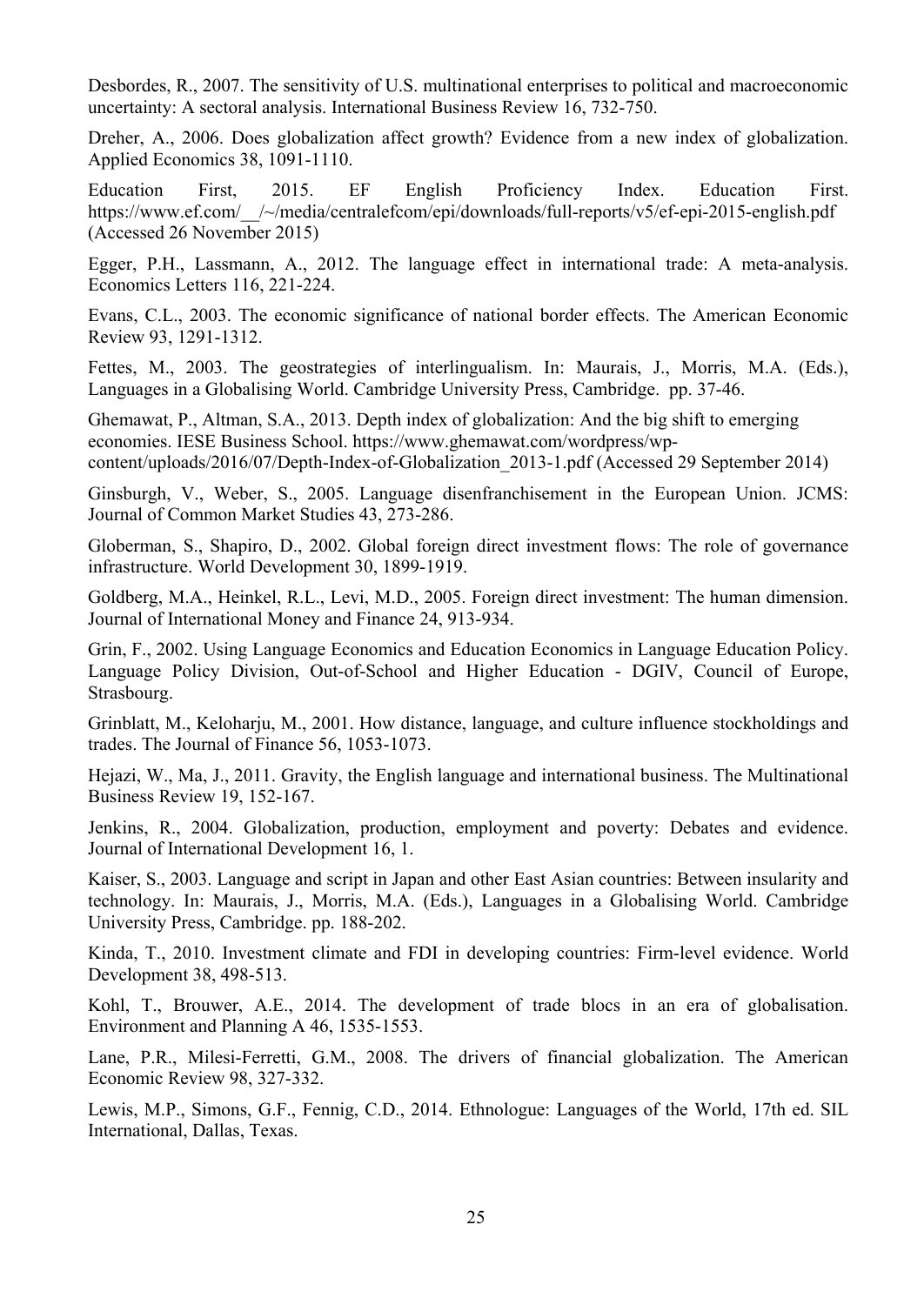Makhija, M.V., Kim, K., Williamson, S.D., 1997. Measuring globalization of industries using a national industry approach: Empirical evidence across five countries and over time. Journal of International Business Studies 28, 679-710.

Maurais, J., 2003. Towards a new global linguistic order, In: Maurais, J., Morris, M.A. (Eds.), Languages in a Globalising World. Cambridge University Press, Cambridge. pp. 13-36.

Maurais, J., Morris, M.A., 2003. Introduction, In: Maurais, J., Morris, M.A. (Eds.), Languages in a Globalising World. Cambridge University Press, Cambridge. pp. 1-10.

McConnell, G.D., 2003. Towards a scientific geostrategy for English, In: Maurais, J., Morris, M.A. (Eds.), Languages in a Globalising World. Cambridge University Press, pp. 298-312.

Medvedev, D., 2012. Beyond trade: The impact of preferential trade agreements on FDI inflows. World Development 40, 49-61.

Michalopoulos, S., 2012. The origins of ethnolinguistic diversity. The American Economic Review 102, 1508-1539.

Mishra, A.V., 2007. International investment patterns: Evidence using a new dataset. Research in International Business and Finance 21, 342-360.

Mishra, A.V., Ratti, R.A., 2013. Home bias and cross border taxation. Journal of International Money and Finance 32, 169-193.

Moeller, M., Harvey, M., Griffith, D., Richey, G., 2013. The impact of country-of-origin on the acceptance of foreign subsidiaries in host countries: An examination of the "liability-of-foreignness". International Business Review 22, 89-99.

Moshirian, F., 2008. Globalisation, growth and institutions. Journal of Banking & Finance 32, 472- 479.

Nachum, L., Zaheer, S., Gross, S., 2008. Does it matter where countries are? Proximity to knowledge, markets and resources, and MNE location choices. Management Science 54, 1252-1265.

Neeley, T., 2013. Language and Globalization: "Englishnization" at Rakuten (A). Harvard Business School Case 412-002, August 2011. (Revised April 2013.).

Oh, C.H., Selmier, T.W., Lien, D., 2011. International trade, foreign direct investment, and transaction costs in languages. The Journal of Socio-Economics 40, 732-735.

Önsel, Ş., Ülengin, F., Ulusoy, G., Aktaş, E., Kabak, Ö., Topcu, Y.İ., 2008. A new perspective on the competitiveness of nations. Socio-Economic Planning Sciences 42, 221-246.

Rose, A.K., Spiegel, M.M., 2011. The Olympic effect. Economic Journal 121, 652-677.

Rose, R., 2008. Political communication in a European public space: Language, the Internet and understanding as soft power. JCMS: Journal of Common Market Studies 46, 451-475.

Schueth, S., 2011. Assembling international competitiveness: The republic of Georgia, USAID, and the doing business project. Economic Geography 87, 51-77.

Schwab, K., 2014. The Global Competitiveness Report 2014 - 2015. World Economic Forum. http://www3.weforum.org/docs/WEF\_GlobalCompetitivenessReport\_2014-15.pdf (Accessed 25 November 2015)

Snowdon, B., Stonehouse, G., 2006. Competitiveness in a globalised world: Michael Porter on the microeconomic foundations of the competitiveness of nations, regions, and firms. Journal of International Business Studies 37, 163-175.

Sorenson, O., Audia, P.G., 2000. The social structure of entrepreneurial activity: Geographic concentration of footwear production in the United States, 1940–1989. American Journal of Sociology 106, 424-462.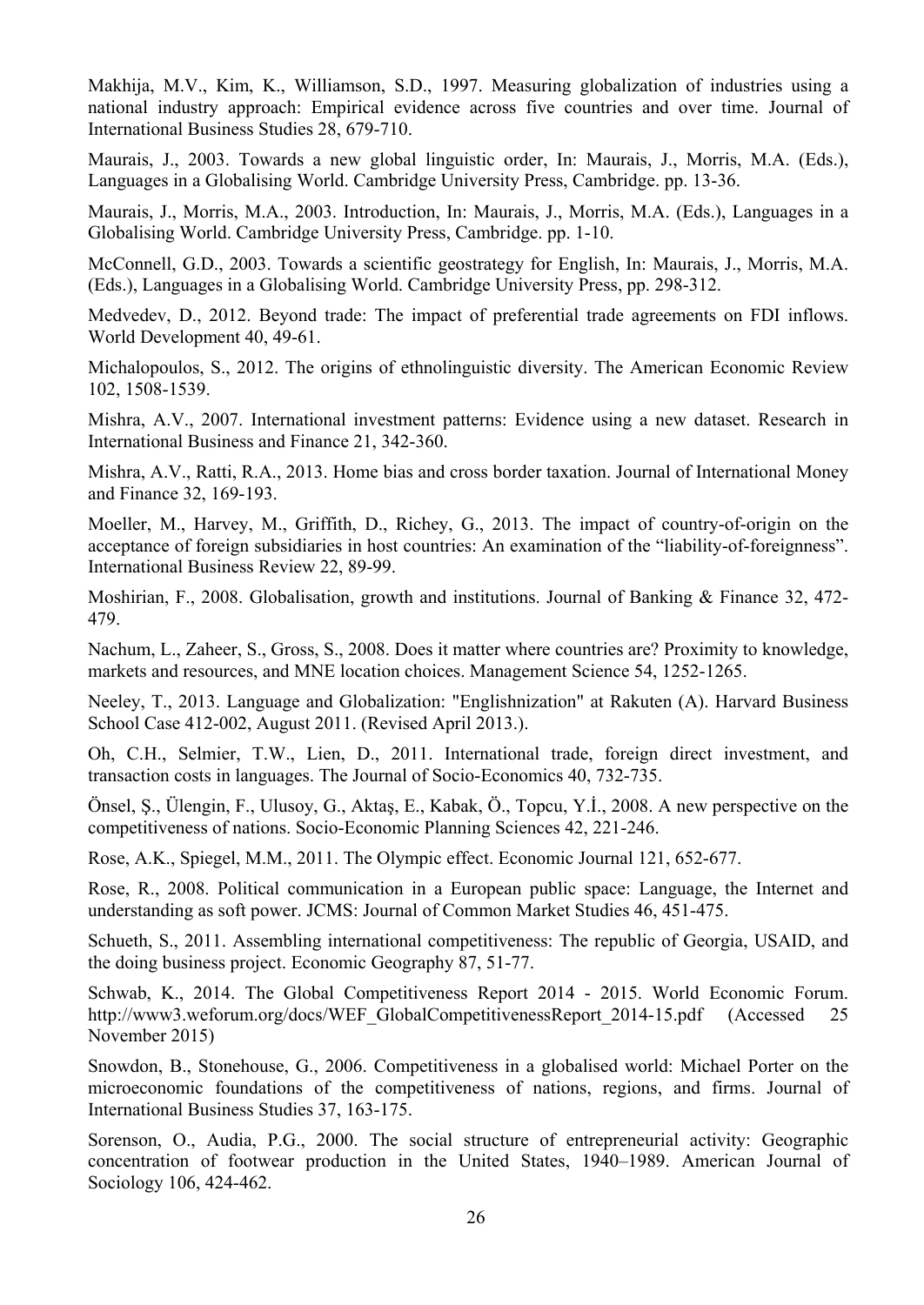Stulz, R.M., 2005. The limits of financial globalization. The Journal of Finance 60, 1595-1638.

Subramanian, A., Kessler, M., 2013. The Hyperglobalization of Trade and Its Future. Peterson Institute for International Economics, Washington, DC.

Tanzi, V., 1996. Globalization, tax competition and the future of tax systems. IMF working paper.

Tenzer, H., Terjesen, S., Harzing, A.-W., 2017. Language in international business: A review and agenda for future research. Management International Review 57, 815-854.

Toomet, O., 2011. Learn English, not the local language! Ethnic Russians in the Baltic States. The American Economic Review 101, 526-531.

Yi, K.-M., 2010. Can multistage production explain the home bias in trade? The American Economic Review 100, 364-393.

Zinkina, J., Korotayev, A., Andreev, A.I., 2013. Measuring globalization. Campus-Wide Information Systems 30, 321-339.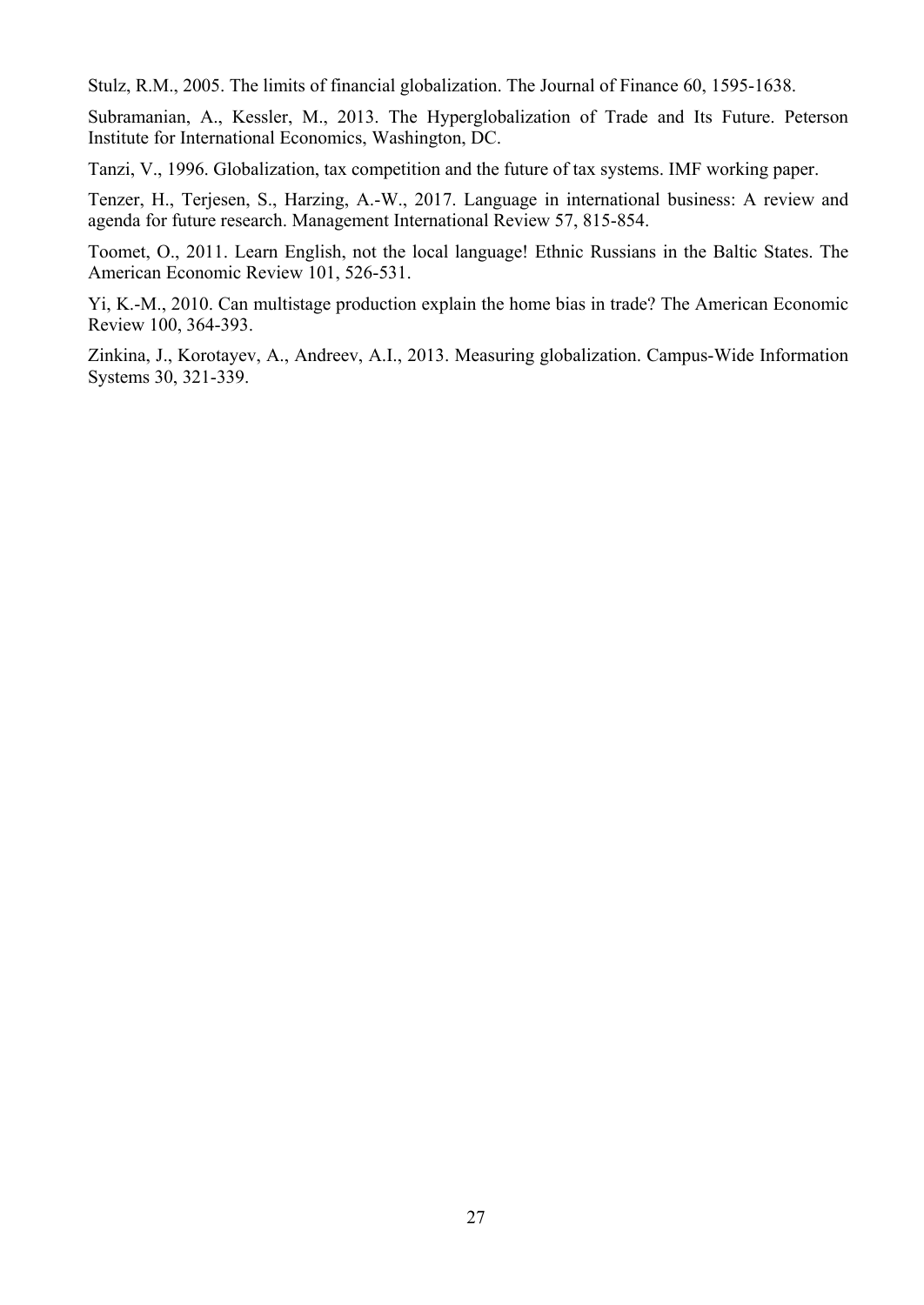| Rank | Country    | LC index |
|------|------------|----------|
|      | Luxembourg | 1.96     |
| 2    | Belgium    | 1.58     |
| 3    | Denmark    | 1.54     |
| 4    | Sweden     | 1.51     |
| 5    | Finland    | 1.38     |
| 111  | China      | 0.04     |
| 112  | Thailand   | 0.04     |
| 113  | Iceland    | 0.03     |
| 114  | Indonesia  | 0.03     |
| 115  | Japan      | 0.02     |

Table 1: The top five and the bottom five countries in the LC index

Table 2: The top five and the bottom five countries in the LIC index

| Rank           | Country         | LIC index |
|----------------|-----------------|-----------|
|                | Denmark         | 2.5       |
| $\overline{2}$ | Luxembourg      | 2.47      |
| 3              | Latvia          | 2.27      |
| 4              | South Africa    | 2.24      |
| 5              | Sweden          | 2.19      |
| 111            | Korea, Republic | 0.38      |
| 112            | Kuwait          | 0.25      |
| 113            | Qatar           | 0.12      |
| 114            | China           | 0.12      |
| 115            | Japan           | 0.02      |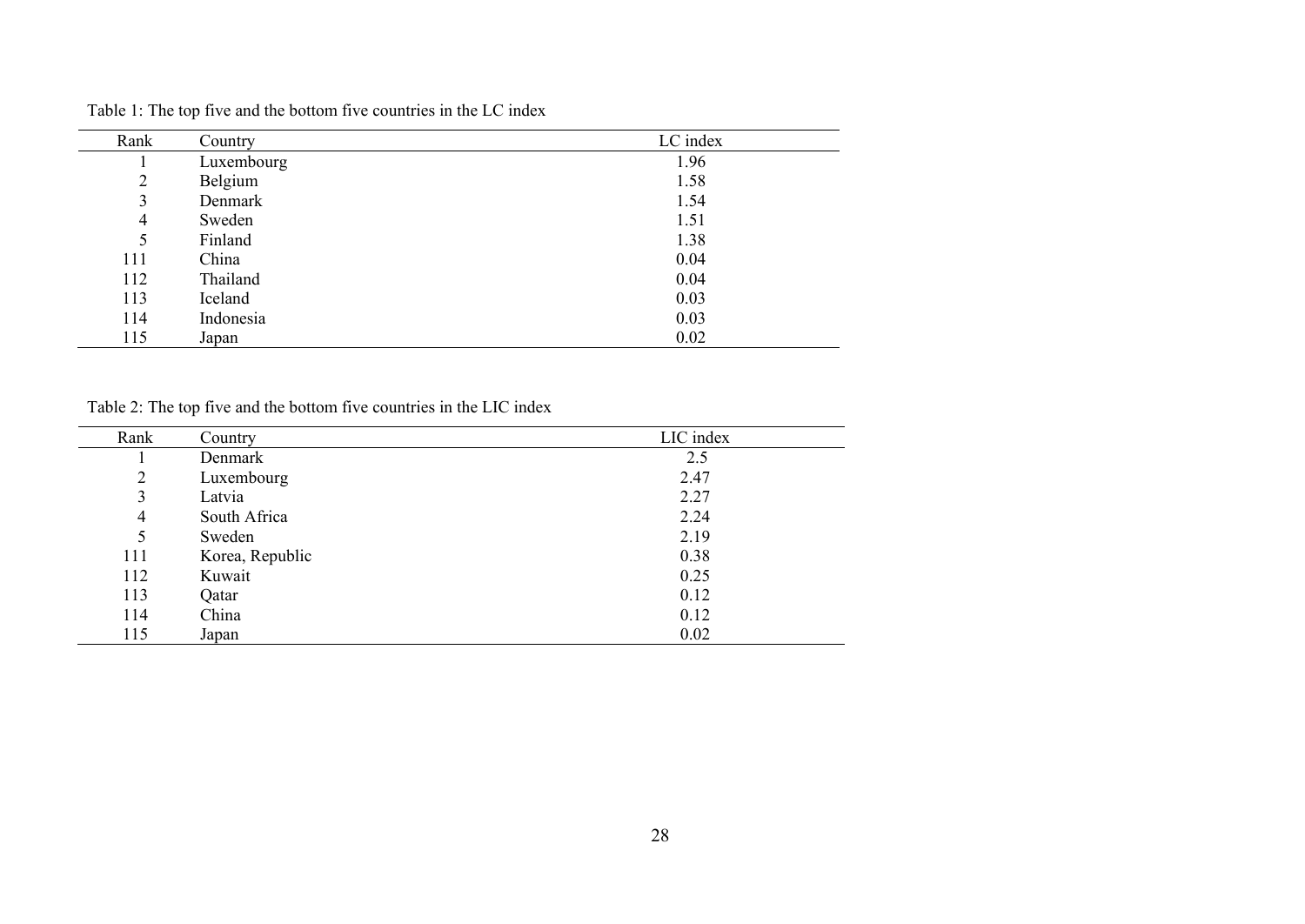| Variable          | Mean  | S.D.        | Min            | Max    | <b>Correlation Coefficients</b> |         |                |         |         |         |           |         |           |         |         |         |              |    |      |
|-------------------|-------|-------------|----------------|--------|---------------------------------|---------|----------------|---------|---------|---------|-----------|---------|-----------|---------|---------|---------|--------------|----|------|
|                   |       |             |                |        |                                 | 2       | 3              | 4       | 5       | 6       |           | 8       | 9         | 10      | 11      | 12      | 13           | 14 | 15   |
| $1$ DIG           | 22.47 | 10.35       |                | 50     |                                 |         |                |         |         |         |           |         |           |         |         |         |              |    |      |
| 2 LC              | 0.66  | 0.43        | 0.02           | 1.96   | 0.41                            |         |                |         |         |         |           |         |           |         |         |         |              |    |      |
| 3 LC English      | 0.12  | 0.25        | $\overline{0}$ | 0.99   | 0.22                            | 0.39    |                |         |         |         |           |         |           |         |         |         |              |    |      |
| 4 LC Other        | 0.53  | 0.41        | 0.02           | 1.96   | 0.3                             | 0.82    | $-0.21$        |         |         |         |           |         |           |         |         |         |              |    |      |
| $5$ <i>LIC</i>    | 1.17  | 0.48        | 0.02           | 2.5    | 0.32                            | 0.66    | 0.31           | 0.51    |         |         |           |         |           |         |         |         |              |    |      |
| $6 \quad GC$      | 2.07  | 0.7         | 0.87           | 4.13   | 0.29                            | $-0.13$ | $-0.06$        | $-0.1$  | 0.18    |         |           |         |           |         |         |         |              |    |      |
| 7 Landlocked      | 0.22  | 0.42        | $\mathbf{0}$   |        | $-0.08$                         | $-0.05$ | $-0.17$        | 0.05    | 0.06    | 0.16    |           |         |           |         |         |         |              |    |      |
| 8 RTA Size        | 20.54 | 12.91       | 4.55           | 52.68  | 0.03                            | 0.16    | $-0.07$        | 0.21    | 0.05    | $-0.04$ | $-0.27$   |         |           |         |         |         |              |    |      |
| 9 Population      | 0.05  | 0.18        | $\mathbf{0}$   | 1.34   | $-0.27$                         | $-0.22$ | $\overline{0}$ | $-0.24$ | $-0.25$ |         | $0 -0.13$ | 0.29    |           |         |         |         |              |    |      |
| 10 GDPPC          | 16.46 | 20.28       | 0.16           | 112.03 | 0.56                            | 0.31    | 0.43           | 0.06    | 0.19    | 0.17    | $-0.12$   | 0.08    | $-0.1$    |         |         |         |              |    |      |
| 11 GDPG           | 4.05  | 4.5         | $-17.95$       | 34.5   | $-0.2$                          | $-0.18$ | $-0.19$        | $-0.07$ | $-0.17$ | $-0.02$ | 0.11      | $-0.06$ | 0.16      | $-0.25$ |         |         |              |    |      |
| $12$ Tax          |       | 45.55 22.95 | 10.6           | 286.7  | $-0.29$                         | $-0.01$ | $-0.09$        | 0.04    | 0.03    | $-0.17$ | 0.09      | 0.06    | 0.16      | $-0.14$ | 0.02    |         |              |    |      |
| 13 Tariff         | 5.4   | 5.57        | $\overline{0}$ | 55.8   | $-0.51$                         | $-0.32$ | $-0.2$         | $-0.21$ | $-0.18$ | $-0.01$ | 0.07      | 0.11    | 0.18      | $-0.4$  | 0.23    | 0.16    |              |    |      |
| 14 Infrastructure | 3.99  | 1.28        | 1.47           | 6.77   | 0.66                            | 0.34    | 0.39           | 0.12    | 0.17    | 0.17    | $-0.29$   | 0.16    | $\theta$  | 0.75    | $-0.29$ | $-0.18$ | $-0.46$      |    |      |
| 15 HC             | 82.79 | 26.51       | 13.15          | 147.62 | 0.62                            | 0.38    | 0.31           | 0.21    | 0.21    | 0.13    | $-0.25$   | 0.27    | $-0.11$   | 0.59    | $-0.24$ | $-0.14$ | $-0.48$ 0.71 |    |      |
| 16 EF             | 63.74 | 9.38        | 37.1           | 90     | 0.66                            | 0.44    | 0.49           | 0.17    | 0.18    | 0.04    | $-0.14$   |         | $0 -0.18$ | 0.65    | $-0.25$ | $-0.3$  | $-0.51$ 0.73 |    | 0.59 |

Table 3: Descriptive statistics and correlation matrix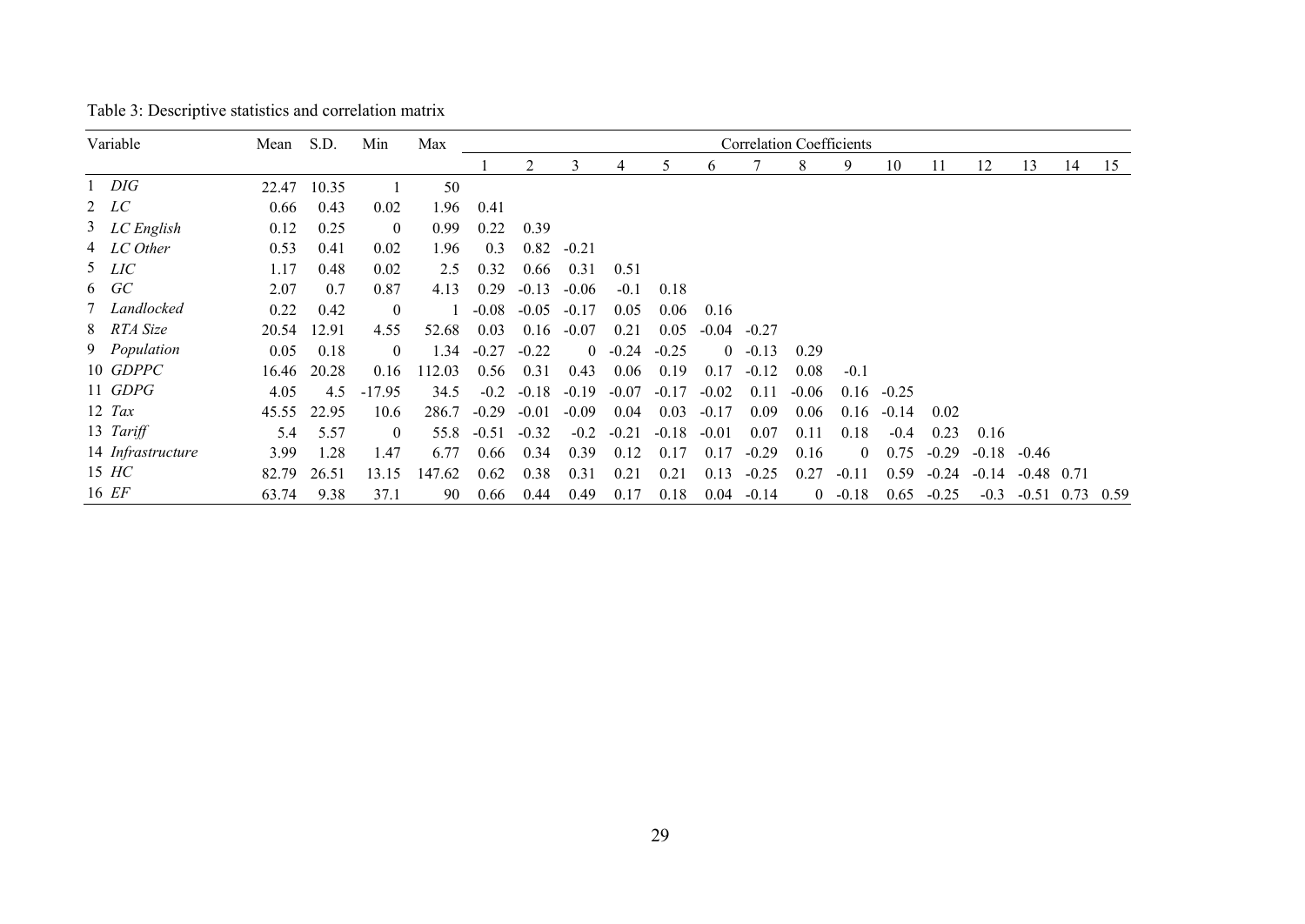|                  | Dependent variable: Depth index of globalization (DIG) |                |            |             |             |             |                      |  |  |  |
|------------------|--------------------------------------------------------|----------------|------------|-------------|-------------|-------------|----------------------|--|--|--|
|                  | (1)                                                    | (2)            | (3)        | (4)         | (5)         | (6)         | (7)                  |  |  |  |
| $\cal LC$        | 6.944***                                               | 8.033***       |            |             |             | 7.299***    |                      |  |  |  |
|                  | (1.812)                                                | (2.021)        |            |             |             | (2.006)     |                      |  |  |  |
| $LC \times Time$ |                                                        | $-0.223*$      |            |             |             |             |                      |  |  |  |
|                  |                                                        | (0.126)        |            |             |             |             |                      |  |  |  |
| Time             |                                                        | $0.262**$      |            |             |             |             |                      |  |  |  |
|                  |                                                        | (0.127)        |            |             |             |             |                      |  |  |  |
| LC English       |                                                        |                | 5.108      |             |             |             |                      |  |  |  |
|                  |                                                        |                | (3.292)    |             |             |             |                      |  |  |  |
| LC Other         |                                                        |                | 7.280***   |             |             |             |                      |  |  |  |
|                  |                                                        |                | (1.791)    |             |             |             |                      |  |  |  |
| LC Power 10      |                                                        |                |            | 5.733***    |             |             |                      |  |  |  |
|                  |                                                        |                |            | (1.987)     |             |             |                      |  |  |  |
|                  |                                                        |                |            | 13.18***    |             |             |                      |  |  |  |
| LC Power Rest    |                                                        |                |            |             |             |             |                      |  |  |  |
|                  |                                                        |                |            | (3.069)     |             |             |                      |  |  |  |
| LC(L2)           |                                                        |                |            |             | $7.072***$  |             |                      |  |  |  |
|                  |                                                        |                |            |             | (1.924)     |             |                      |  |  |  |
| L2 Speakers      |                                                        |                |            |             |             | $-0.00784$  |                      |  |  |  |
|                  |                                                        |                |            |             |             | (0.0160)    |                      |  |  |  |
| LIC              |                                                        |                |            |             |             |             | $3.622***$           |  |  |  |
|                  |                                                        |                |            |             |             |             | (1.355)              |  |  |  |
| GC               | 3.592**                                                | 3.496**        | 3.545**    | $2.626*$    | 2.414*      | 3.708***    | $2.608**$            |  |  |  |
|                  | (1.402)                                                | (1.397)        | (1.405)    | (1.490)     | (1.245)     | (1.423)     | (1.267)              |  |  |  |
| Landlocked       | $-1.204$                                               | $-1.326$       | $-1.336$   | $-1.883$    | $-1.024$    | $-1.207$    | $-1.057$             |  |  |  |
|                  | (1.538)                                                | (1.563)        | (1.540)    | (1.643)     | (1.576)     | (1.536)     | (1.650)              |  |  |  |
| RTA Size         | $-0.0409$                                              | $-0.0427$      | $-0.0436$  | $-0.0384$   | $-0.0336$   | $-0.0408$   | $-0.0341$            |  |  |  |
|                  | (0.0311)                                               | (0.0313)       | (0.0318)   | (0.0312)    | (0.0302)    | (0.0311)    | (0.0305)             |  |  |  |
| Population       | $-8.837***$                                            | $-9.230***$    | $-8.563**$ | $-8.326***$ | $-11.04***$ | $-8.677***$ | $-9.715***$          |  |  |  |
|                  | (3.373)                                                | (3.449)        | (3.335)    | (3.169)     | (3.507)     | (3.351)     | (3.658)              |  |  |  |
| <b>GDPPC</b>     | 0.00340                                                | 0.0111         | 0.00622    | 0.00773     | 0.00435     | 0.00353     | 0.0134               |  |  |  |
|                  | (0.0254)                                               | (0.0256)       | (0.0258)   | (0.0256)    | (0.0233)    | (0.0255)    | (0.0236)             |  |  |  |
| GDPG             | $0.0643**$                                             | $0.0639**$     | $0.0641**$ | $0.0636**$  | $0.0632**$  | $0.0643**$  | $0.0632**$           |  |  |  |
|                  | (0.0280)                                               | (0.0275)       | (0.0279)   | (0.0280)    | (0.0281)    | (0.0280)    | (0.0281)             |  |  |  |
| $\mathit{Tax}$   | $-0.00633$                                             | $-0.00496$     | $-0.00637$ | $-0.00589$  | $-0.00607$  | $-0.00633$  | $-0.00639$           |  |  |  |
|                  | (0.00450)                                              | (0.00438)      | (0.00448)  | (0.00465)   | (0.00475)   | (0.00451)   | (0.00482)            |  |  |  |
| Tariff           | $-0.0269$                                              | $-0.0305*$     | $-0.0274$  | $-0.0273$   | $-0.0295*$  | $-0.0267$   | $-0.0311*$           |  |  |  |
|                  | (0.0170)                                               | (0.0163)       | (0.0171)   | (0.0170)    | (0.0166)    | (0.0170)    | (0.0169)             |  |  |  |
| Infrastructure   | 1.294***                                               | 1.349***       | $1.315***$ | 1.269***    | $1.312***$  | 1.296***    | $1.371***$           |  |  |  |
|                  | (0.378)                                                | (0.373)        | (0.378)    | (0.378)     | (0.388)     | (0.379)     | (0.388)              |  |  |  |
| HC               | $0.0633**$                                             | $0.0498*$      | $0.0645**$ | $0.0641**$  | $0.0759***$ | $0.0625**$  | $0.0750***$          |  |  |  |
|                  | (0.0285)                                               | (0.0299)       | (0.0284)   | (0.0282)    | (0.0272)    | (0.0286)    | (0.0275)             |  |  |  |
| $E\!F$           | 0.0756                                                 | 0.0724         | 0.0786     | 0.0741      | $0.0892*$   | 0.0746      | $0.0911*$            |  |  |  |
|                  | (0.0534)                                               | (0.0528)       | (0.0540)   | (0.0530)    | (0.0540)    | (0.0535)    |                      |  |  |  |
|                  | $-3.442$                                               | $-3.094$       | $-3.640$   | $-2.096$    | $-0.211$    | $-3.569$    | (0.0543)<br>$-3.653$ |  |  |  |
| Constant         | (3.936)                                                |                | (3.912)    | (3.983)     | (3.822)     | (3.931)     |                      |  |  |  |
| ${\bf N}$        | 660                                                    | (3.855)<br>660 | 660        | 660         | 660         | 660         | (4.092)<br>660       |  |  |  |
|                  |                                                        | 114            | 114        | 114         | 114         | 114         |                      |  |  |  |
| Countries        | 114                                                    |                |            |             |             |             | 114                  |  |  |  |
| $R^2$            | 0.580                                                  | 0.576          | 0.587      | 0.601       | 0.581       | 0.580       | 0.584                |  |  |  |
| $\chi^2$         | 572.8***                                               | 552.8***       | 588.3***   | 600.9***    | 510.3***    | 569.6***    | 478.5***             |  |  |  |

Table 4: Estimated results for the depth index of globalization

Notes: Of the countries listed in Appendix A, Singapore could not be included in the regressions due to unavailability of data for the HC variable. Year-specific fixed effects are not reported here for brevity. Robust standard errors are in parentheses. \*\*\*  $p \le 0.01$ , \*\*  $p \le 0.05$ , \*  $p \le 0.10$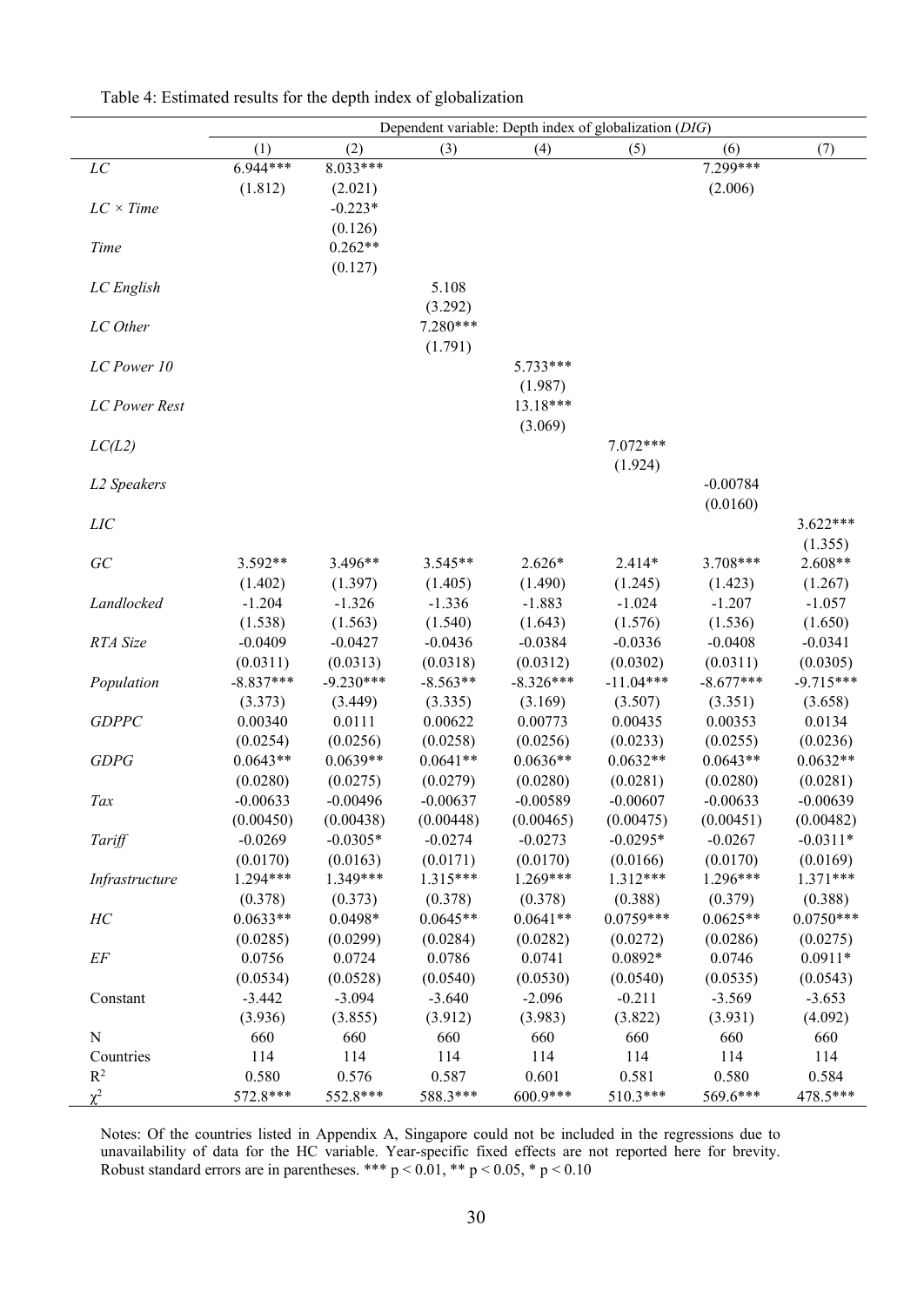Table 5: Estimated effects for the control variables

| Control variable | Expected effect | <b>Estimated effect</b>      |
|------------------|-----------------|------------------------------|
| GC               | Positive        | Positive                     |
| Landlocked       | Negative        | Nonsignificant               |
| RTA Size         | Positive        | Nonsignificant               |
| Population       | Negative        | Negative                     |
| <b>GDPPC</b>     | Positive        | Nonsignificant               |
| <i>GDPG</i>      | Positive        | Positive                     |
| Tax              | Negative        | Nonsignificant               |
| Tariff           | Negative        | Negative in some estimations |
| Infrastructure   | Positive        | Positive                     |
| HС               | Positive        | Positive                     |
| EF               | Positive        | Nonsignificant               |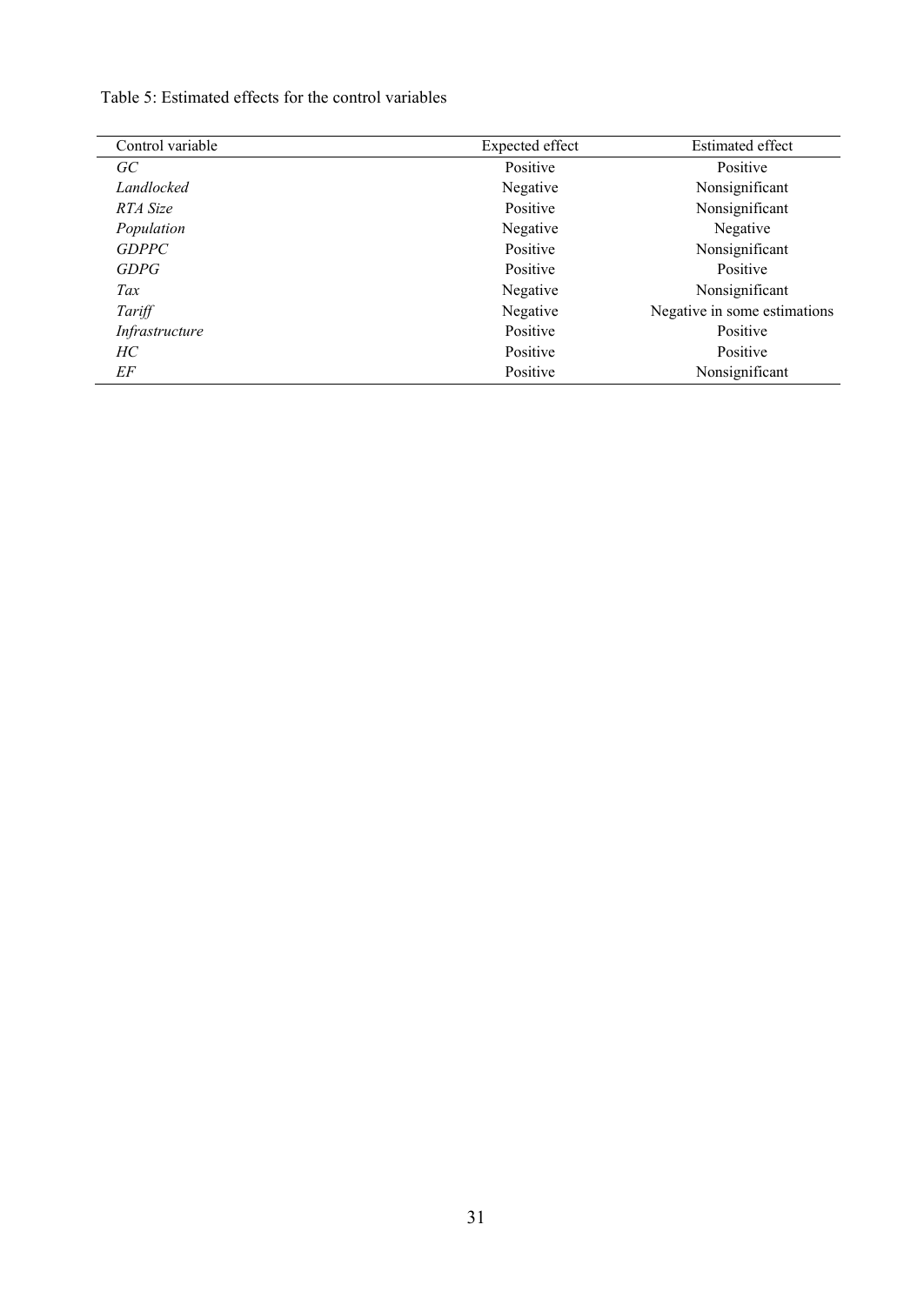Table 6: Estimated results for the trade and investment pillars

|                |            |             |                 | Investment Pillar |             |          |          |                 |             |                 |           |
|----------------|------------|-------------|-----------------|-------------------|-------------|----------|----------|-----------------|-------------|-----------------|-----------|
|                | (3.1)      | (3.2)       | (3.3)           | (3.4)             | (3.5)       | (3.6)    | (3.7)    | (3.8)           | (3.9)       | (3.10)          | (3.11)    |
|                | Trade      | Merchandise | <i>Services</i> | Merchandise       | Merchandise | Services | Services | <i>FDI</i>      | FDI Inflows | Portfolio       | Portfolio |
|                |            | Trade       | Trade           | Exports           | Imports     | Exports  | Imports  | <i>Outflows</i> |             | Equity          | Equity    |
|                |            |             |                 |                   |             |          |          |                 |             | <i>Outflows</i> | Inflows   |
| LC             | 44.29***   | $25.39**$   | $19.26**$       | 8.572             | 16.82***    | 14.43**  | 4.778    | 15.86*          | 15.92*      | 3.571           | 18.03     |
|                | (13.71)    | (10.50)     | (9.486)         | (5.758)           | (5.588)     | (6.077)  | (3.411)  | (8.830)         | (8.982)     | (2.522)         | (15.80)   |
| N              | 658        | 658         | 658             | 658               | 658         | 658      | 658      | 638             | 659         | 575             | 566       |
| Countries      | 114        | 114         | 114             | 114               | 114         | 114      | 114      | 110             | 114         | 98              | 96        |
| $\mathbb{R}^2$ | 0.291      | 0.264       | 0.166           | 0.239             | 0.252       | 0.203    | 0.121    | 0.393           | 0.120       | 0.283           | 0.125     |
| $\mathbf{v}^2$ | $217.3***$ | 232.8***    | $50.99***$      | $170.6***$        | $217.3***$  | 49.57*** | 79.16*** | $66.27***$      | $43.46***$  | 59.82***        | 9.258     |

Notes: Control variables and year-specific fixed effects are not reported here for brevity. Robust standard errors are in parentheses. \*\*\* p < 0.01, \*\* p < 0.05, \* p < 0.10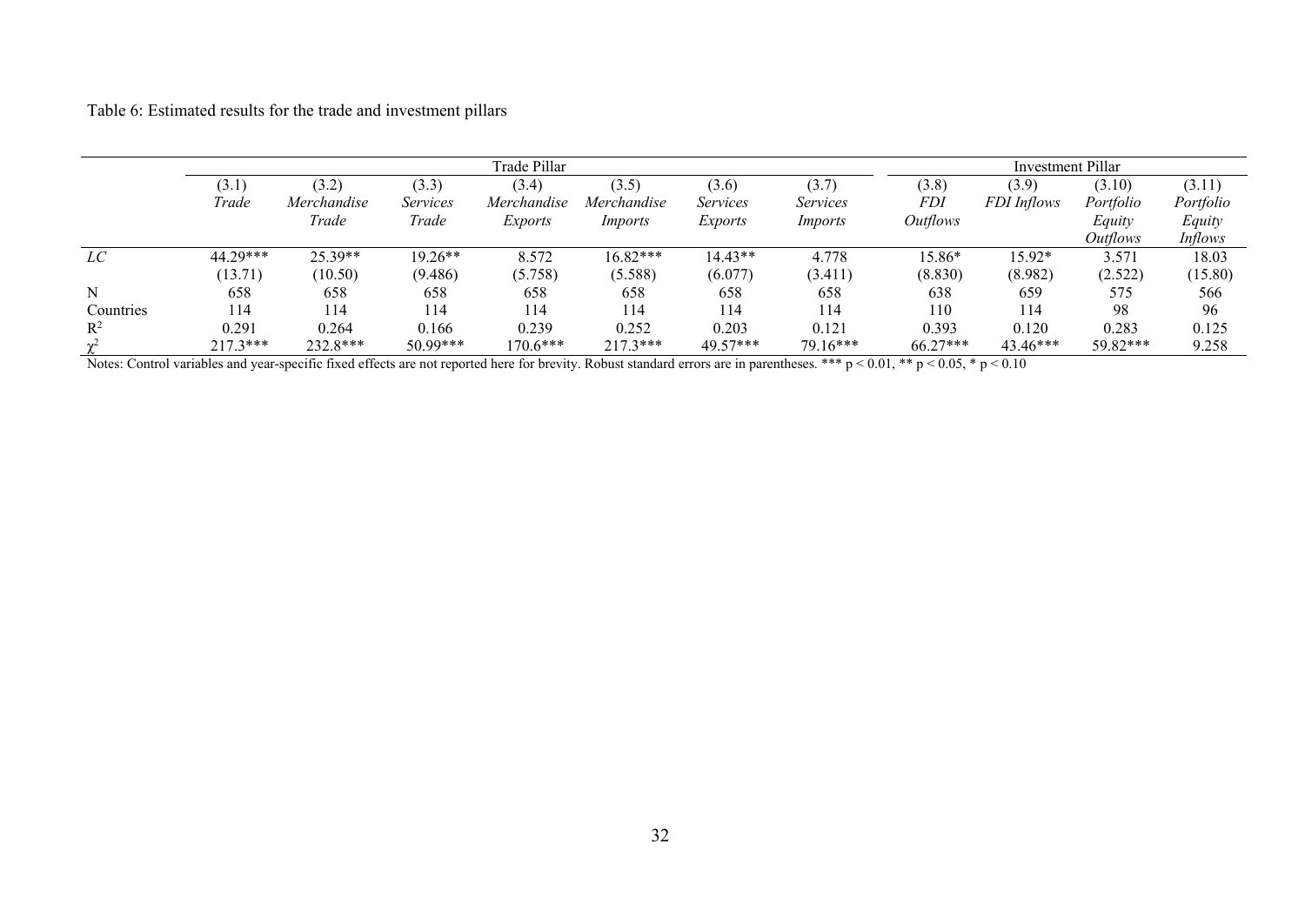Table 7: Estimated results for the information and people pillars

|                |               |           | Information Pillar |              |              | People Pillar |                |                 |                        |                |            |  |  |
|----------------|---------------|-----------|--------------------|--------------|--------------|---------------|----------------|-----------------|------------------------|----------------|------------|--|--|
|                | (4.1)         | (4.2)     | (4.3)              | (4.4)        | (4.5)        | (4.6)         | (4.7)          | (4.8)           | (4.9)                  | (4.10)         | (4.11)     |  |  |
|                | International | Outgoing  | Incoming           | Printed      | Printed      | Outbound      | <i>Inbound</i> | Outgoing        | Incoming               | <i>Inbound</i> | Outbound   |  |  |
|                | Internet      | Telephone | Telephone          | Publications | Publications | Migrants      | Migrants       | International   | International          | Tourists       | Tourists   |  |  |
|                | Bandwidth     |           |                    | Exports      | Imports      |               |                | <b>Students</b> | <i><b>Students</b></i> |                |            |  |  |
| LC             | 130,604*      | 114.4     | $91.41**$          | 30.02***     | $24.16**$    | 0.146         | l.199          | 13.13           | 3.484                  | $0.289**$      | 0.663      |  |  |
|                | (71, 456)     | (76.76)   | (40.66)            | (8.854)      | (9.897)      | (2.110)       | (3.405)        | (11.78)         | (3.528)                | (0.140)        | (0.515)    |  |  |
| N              | 660           | 564       | 564                | 651          | 651          | 467           | 467            | 441             | 528                    | 536            | 423        |  |  |
| Countries      | 114           | 112       | 112                | 112          | 112          | 110           | 110            | 104             | 92                     | 107            | 78         |  |  |
| $\mathbb{R}^2$ | 0.243         | 0.375     | 0.359              | 0.393        | 0.582        | 0.0189        | 0.137          | 0.0488          | 0.287                  | 0.372          | 0.223      |  |  |
| $\mathbf{v}$   | $19.7***$     | 54.33***  | $115.9***$         | 93.81***     | $117.3***$   | 56.42***      | 50.01***       | 33.98***        | 32.08**                | 88.68***       | $62.40***$ |  |  |

Notes: Control variables and year-specific fixed effects are not reported for brevity. Robust standard errors are in parentheses. \*\*\* p < 0.01, \*\* p < 0.05, \* p < 0.10